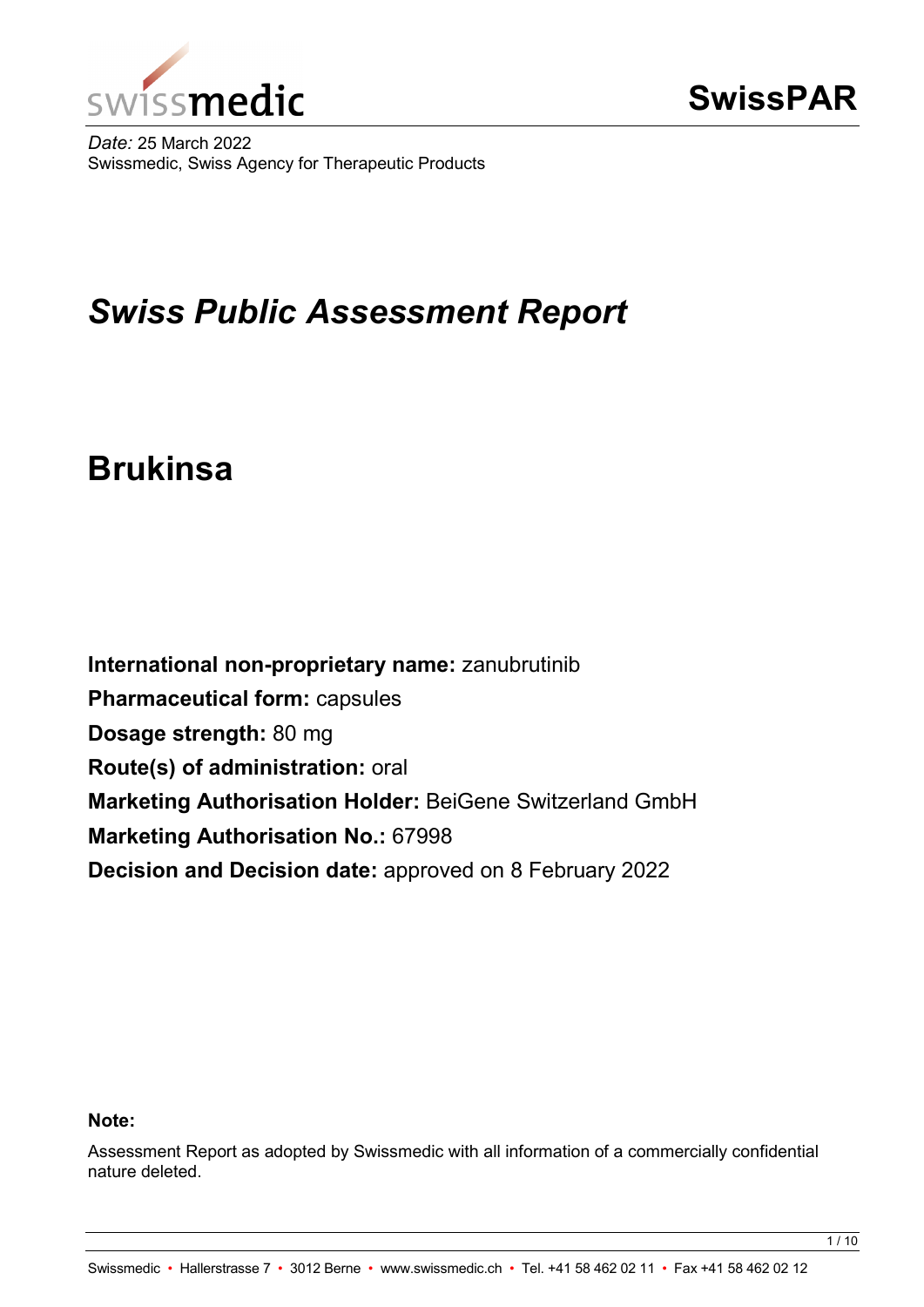

#### **About Swissmedic**

Swissmedic is the Swiss authority responsible for the authorisation and supervision of therapeutic products. Swissmedic's activities are based on the Federal Act of 15 December 2000 (Status as of 1 January 2020) on Medicinal Products and Medical Devices (TPA, SR 812.21). The agency ensures that only high-quality, safe and effective drugs are available in Switzerland, thus making an important contribution to the protection of human health.

#### **About the Swiss Public Assessment Report (SwissPAR)**

- The SwissPAR is referred to in Article 67 para. 1 of the Therapeutic Products Act and the implementing provisions of Art. 68 para. 1 let. e of the Ordinance of 21 September 2018 on Therapeutic Products (TPO, SR 812.212.21).
- The SwissPAR provides information about the evaluation of a prescription medicine and the considerations that led Swissmedic to approve or not approve a prescription medicine submission. The report focuses on the transparent presentation of the benefit-risk profile of the medicinal product.
- A SwissPAR is produced for all human medicinal products with a new active substance and transplant products for which a decision to approve or reject an authorisation application has been issued.
- A supplementary report will be published for approved or rejected applications for an additional indication for a human medicinal product for which a SwissPAR has been published following the initial authorisation.
- **The SwissPAR is written by Swissmedic and is published on the Swissmedic website. Information** from the application documentation is not published if publication would disclose commercial or manufacturing secrets.
- The SwissPAR is a "final" document, which provides information relating to a submission at a particular point in time and will not be updated after publication.
- In addition to the actual SwissPAR, a concise version of the SwissPAR that is more comprehensible to lay persons (Public Summary SwissPAR) is also published.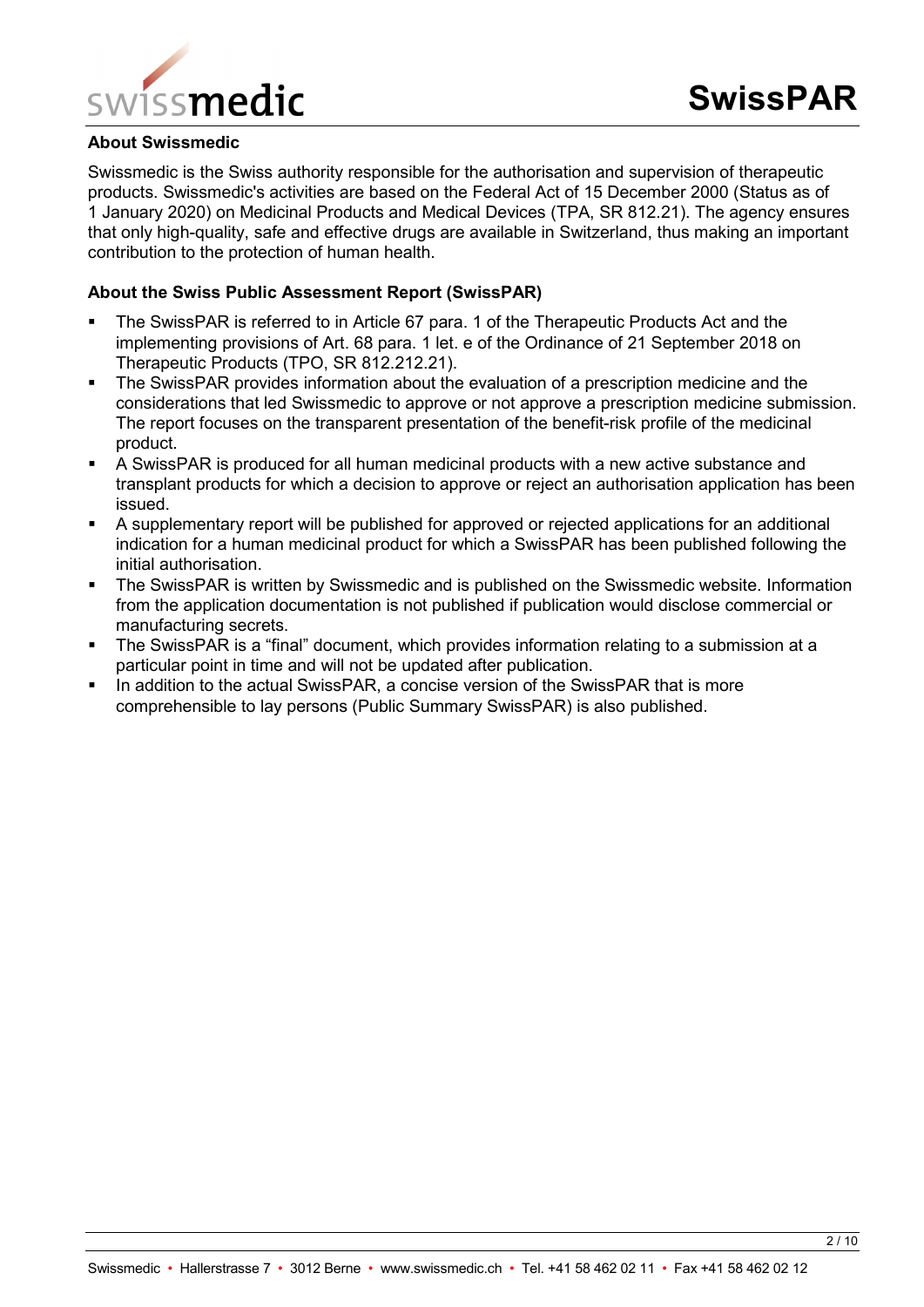

|              | <b>Table of contents</b> |  |
|--------------|--------------------------|--|
|              |                          |  |
| $\mathbf{2}$ |                          |  |
| 2.1          |                          |  |
| 2.2          |                          |  |
| 221          |                          |  |
| 2.2.2        |                          |  |
| 2.2.3        |                          |  |
| 2.2.4        |                          |  |
| 2.3          |                          |  |
| 3            |                          |  |
| 4            |                          |  |
| 5            |                          |  |
| 6            |                          |  |
| 6.1          |                          |  |
| 6.2          |                          |  |
| 6.3          |                          |  |
| 7            |                          |  |
| 8            |                          |  |
| 8.1          |                          |  |
|              |                          |  |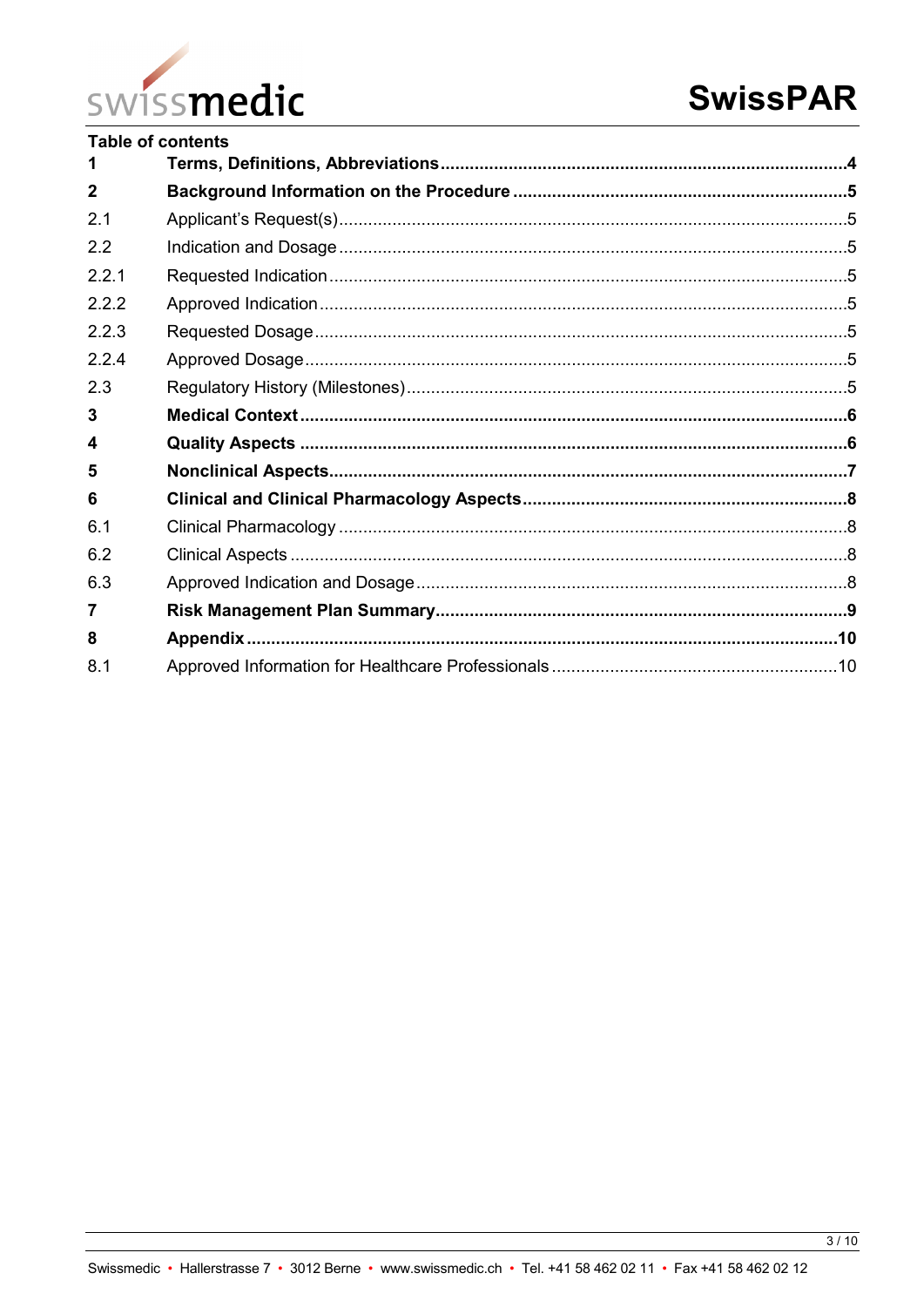

<span id="page-3-0"></span>

| 1               | <b>Terms, Definitions, Abbreviations</b>                                            |
|-----------------|-------------------------------------------------------------------------------------|
| <b>ADA</b>      | Anti-drug antibody                                                                  |
| <b>ADME</b>     | Absorption, Distribution, Metabolism, Elimination                                   |
| <b>ALT</b>      | Alanine aminotransferase                                                            |
| <b>API</b>      | Active pharmaceutical ingredient                                                    |
| <b>ATC</b>      | Anatomical Therapeutic Chemical Classification System                               |
| <b>AUC</b>      | Area under the plasma concentration-time curve                                      |
| AUC0-24h        | Area under the plasma concentration-time curve for the 24-hour dosing interval      |
| Cmax            | Maximum observed plasma/serum concentration of drug                                 |
| <b>CYP</b>      | Cytochrome P450                                                                     |
| <b>ERA</b>      | <b>Environmental Risk Assessment</b>                                                |
| <b>GLP</b>      | <b>Good Laboratory Practice</b>                                                     |
| <b>ICH</b>      | International Council for Harmonisation                                             |
| Ig              | Immunoglobulin                                                                      |
| <b>INN</b>      | International Nonproprietary Name                                                   |
| LoQ             | <b>List of Questions</b>                                                            |
| <b>MAH</b>      | <b>Marketing Authorisation Holder</b>                                               |
| Max             | Maximum                                                                             |
| Min             | Minimum                                                                             |
| N/A             | Not applicable                                                                      |
| NO(A)EL         | No Observed (Adverse) Effect Level                                                  |
| <b>PD</b>       | Pharmacodynamics                                                                    |
| <b>PIP</b>      | Paediatric Investigation Plan (EMA)                                                 |
| <b>PK</b>       | Pharmacokinetics                                                                    |
| <b>PopPK</b>    | Population PK                                                                       |
| <b>PSP</b>      | Pediatric Study Plan (US-FDA)                                                       |
| <b>RMP</b>      | <b>Risk Management Plan</b>                                                         |
| <b>SwissPAR</b> | <b>Swiss Public Assessment Report</b>                                               |
| <b>TPA</b>      | Federal Act of 15 December 2000 (Status as of 1 January 2020) on Medicinal Products |
|                 | and Medical Devices (SR 812.21)                                                     |
| <b>TPO</b>      | Ordinance of 21 September 2018 (Status as of 1 April 2020) on Therapeutic Products  |
|                 | (SR 812.212.21)                                                                     |
| <b>WM</b>       | Waldenström's macroglobulinaemia                                                    |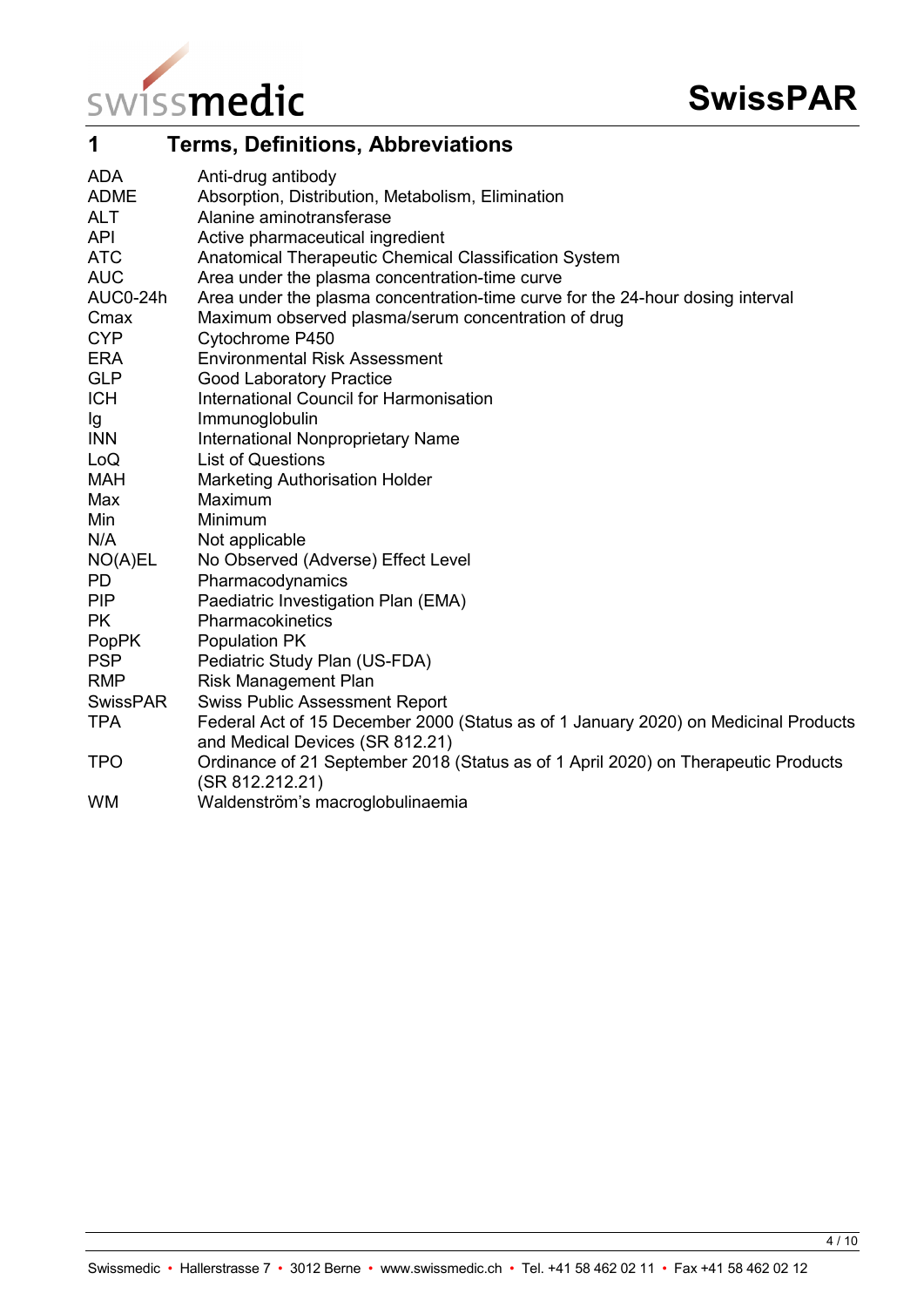

# <span id="page-4-0"></span>**2 Background Information on the Procedure**

## <span id="page-4-1"></span>**2.1 Applicant's Request(s)**

#### **New Active Substance status**

The applicant requested the status of a new active entity for the active substance zanubrutinib of the medicinal product mentioned above.

#### **Orphan drug status**

The applicant requested Orphan Drug Status in accordance with Article 4 a<sup>decies</sup> no. 2 of the TPA. Orphan Drug Status was granted on 7 August 2020.

#### **Authorisation human medical product under Art. 13 TPA**

The applicant requested a reduced assessment procedure in accordance with Art. 13 TPA.

## <span id="page-4-2"></span>**2.2 Indication and Dosage**

#### <span id="page-4-3"></span>**2.2.1 Requested Indication**

Brukinsa (zanubrutinib) is indicated for the treatment of patients with Waldenström's macroglobulinaemia (WM).

#### <span id="page-4-4"></span>**2.2.2 Approved Indication**

Brukinsa (zanubrutinib) is used as monotherapy for the treatment of adult patients with Waldenström's Macroglobulinaemia (WM) who have received at least one prior therapy or as first-line therapy in adult patients who are not eligible for chemoimmunotherapy.

#### <span id="page-4-5"></span>**2.2.3 Requested Dosage**

The recommended total daily oral dose of Brukinsa is 320 mg. Brukinsa may be taken as either 320 mg (four 80 mg capsules) once daily or 160 mg (two 80 mg capsules) twice daily.

#### <span id="page-4-6"></span>**2.2.4 Approved Dosage**

(see appendix)

#### <span id="page-4-7"></span>**2.3 Regulatory History (Milestones)**

| Application                       | 7 June 2021                          |  |  |
|-----------------------------------|--------------------------------------|--|--|
| Formal control completed          | 5 July 2021                          |  |  |
| Predecision                       | 21 October 2021                      |  |  |
| Answers to Predecision            | 2 December 2021 and 13 December 2021 |  |  |
| Labelling corrections             | 10 January 2022                      |  |  |
| Answers to Labelling corrections: | 15 January 2022                      |  |  |
| Final Decision                    | 8 February 2022                      |  |  |
| <b>Decision</b>                   | approval                             |  |  |

Swissmedic has not assessed all the primary data of this application and is taking over the results of the assessment of the foreign reference authority Health Canada. The current SwissPAR refers to the publicly available Assessment Report for Brukinsa issued by Health Canada published 15 July 2021.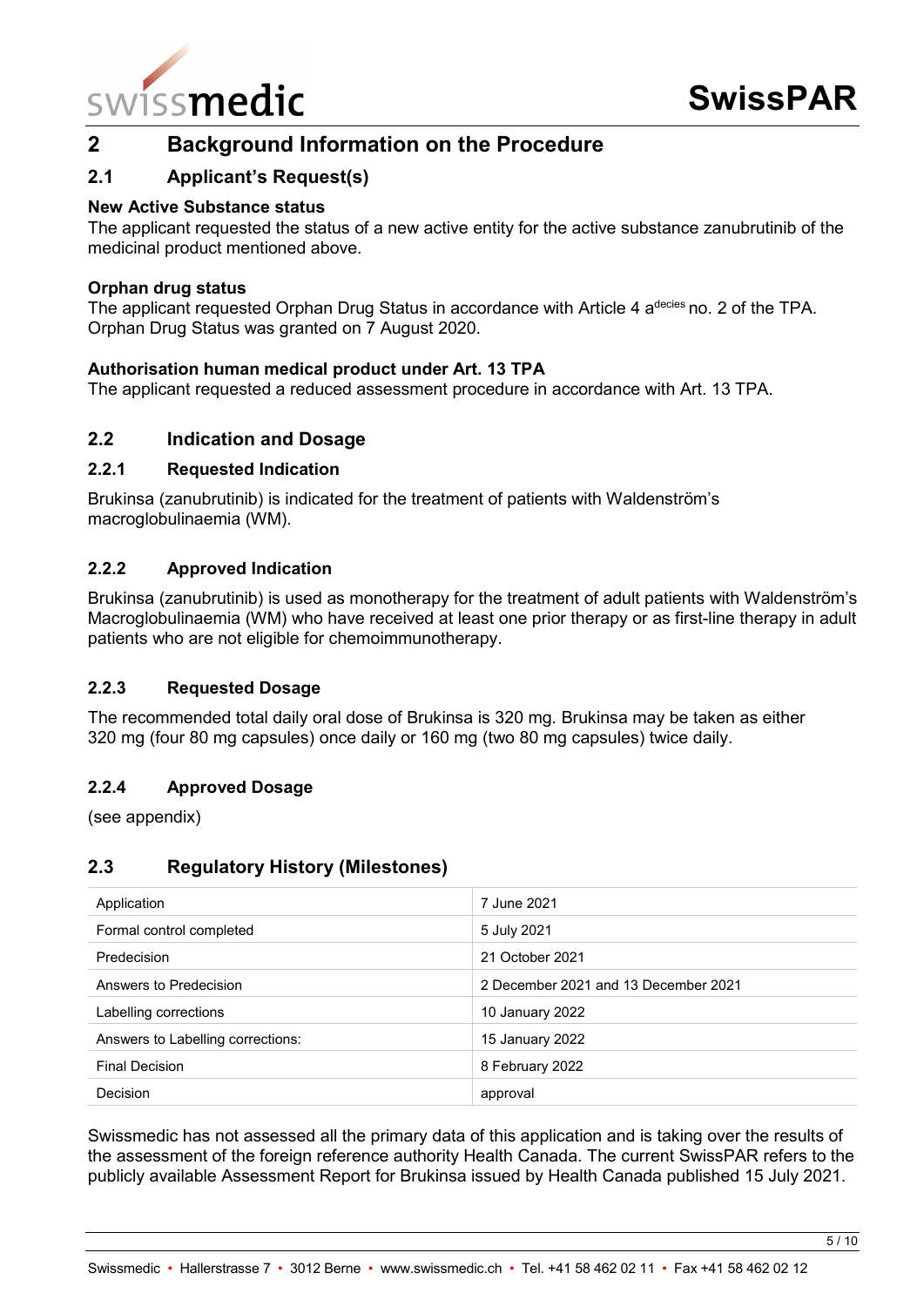

# <span id="page-5-0"></span>**3 Medical Context**

Waldenström's macroglobulinaemia (WM) represents approximately 2% of all haematological malignancies. It constitutes a lymphoplasmacytic lymphoma and is primarily characterised by bone marrow invasion by a population of monoclonal small lymphocytes showing evidence of plasmacytoid differentiation along with the presence of IgM monoclonal gammopathy. The morbidity and mortality associated with WM are typically due to excessive concentration of serum IgM rather than mass effect from tumour infiltration. WM is more common in men and Caucasians, with a median age of 60–70 years. WM is an indolent non Hodgkin lymphoma (NHL) and remains an incurable disease. The median survival in WM is reported to range from approximately 4 to 12 years, with patient mortality usually occurring due to disease progression, transformation to high-grade lymphoma and adverse treatment effects. Mortality is highly associated with symptom development since asymptomatic patients exhibit a similar life expectancy to the general population. The most frequent causes of death related to the disease are infections and secondary malignancies. Only symptomatic patients are selected for therapy, whereas asymptomatic patients are monitored. The most common indications for initiating treatment in previously asymptomatic patients include anaemia, hyperviscosity, as well as neuropathy, bulky organomegaly and cytopaenia.

# <span id="page-5-1"></span>**4 Quality Aspects**

Swissmedic has not assessed the primary data relating to quality aspects of this application and is taking over the results of the assessment of the foreign reference authority Health Canada. The current SwissPAR relating to quality aspects refers to the publicly available Assessment Report for Brukinsa issued by Health Canada published 15 July 2021.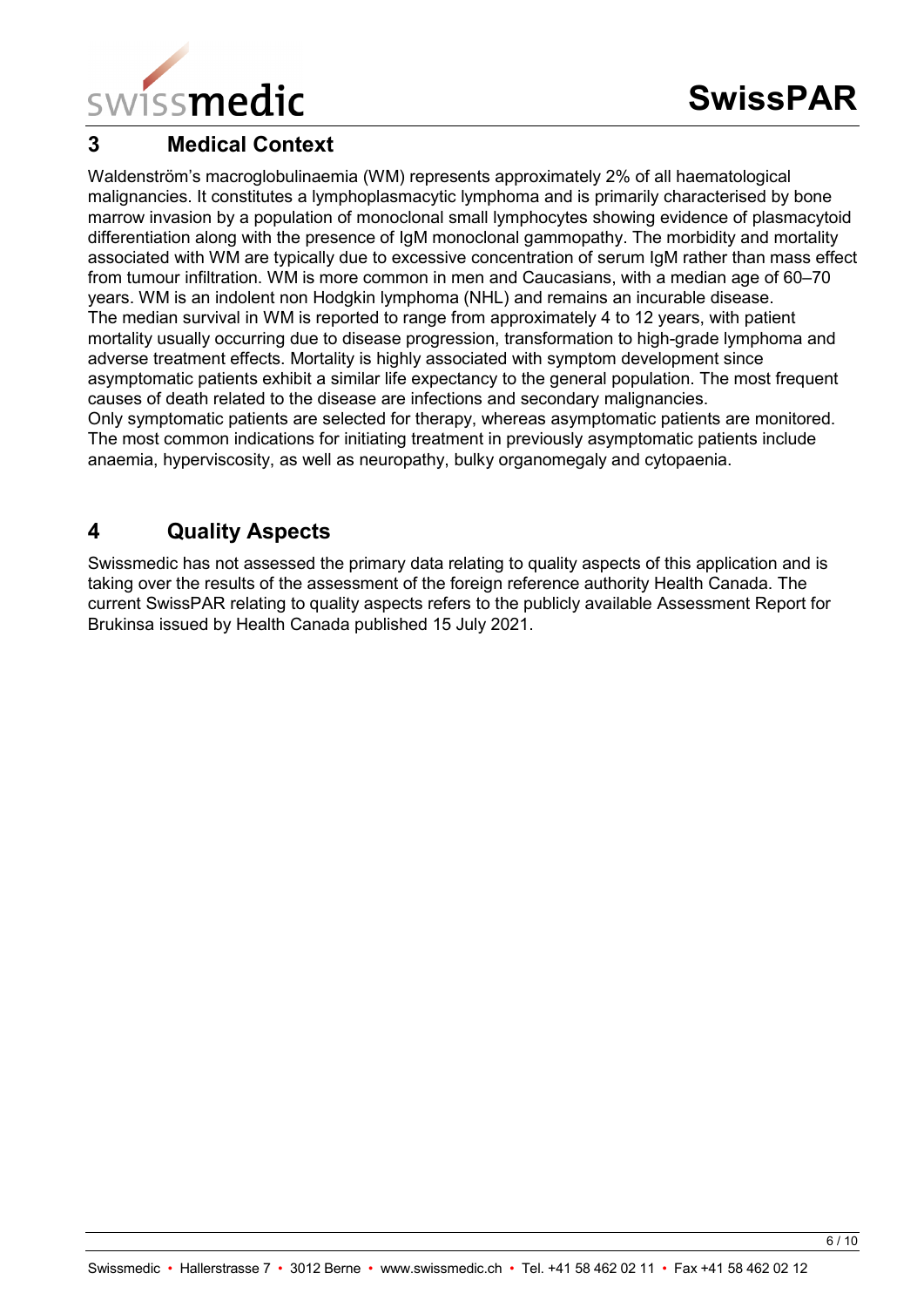

# <span id="page-6-0"></span>**5 Nonclinical Aspects**

Swissmedic has not assessed the primary data relating to quality aspects of this application and is taking over the results of the assessment of the foreign reference authority Health Canada. The current SwissPAR relating to nonclinical aspects refers to the publicly available Assessment Report for Brukinsa issued by Health Canada published 15 July 2021.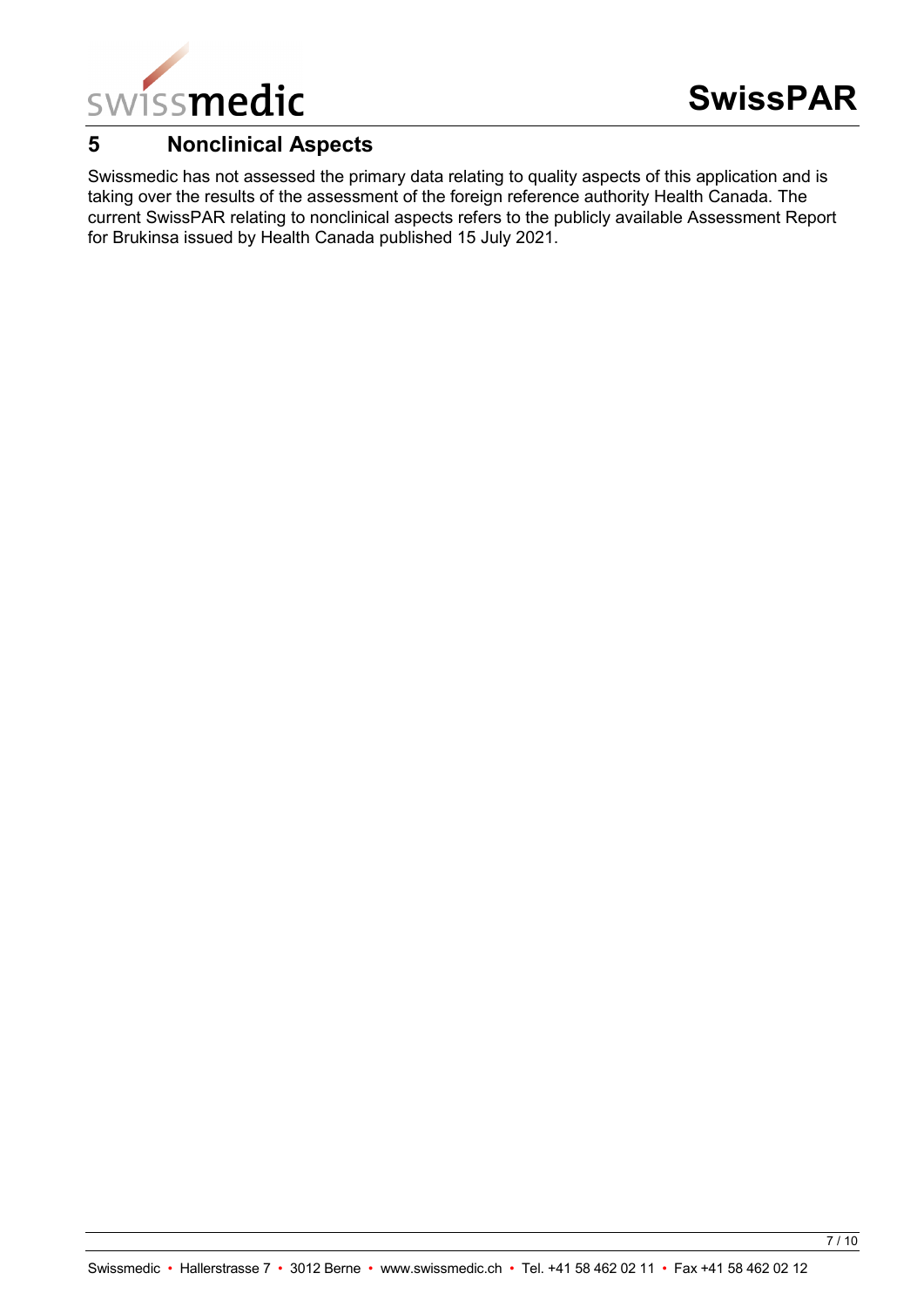

# <span id="page-7-0"></span>**6 Clinical and Clinical Pharmacology Aspects**

## <span id="page-7-1"></span>**6.1 Clinical Pharmacology**

The evaluation of the clinical pharmacology data of this application has been carried out in reliance on a previous regulatory decision by Health Canada. The available assessment reports and approved product information from Health Canada were used as a basis for the clinical pharmacology evaluation.

For further details concerning clinical pharmacology aspects, see section 8.1 of this report.

## <span id="page-7-2"></span>**6.2 Clinical Aspects**

The evaluation of clinical data of this application has been carried out in reliance on a previous regulatory decision by Health Canada. The available assessment reports and approved product information from Health Canada were used as a basis for the evaluation of the recommended dose. In the pivotal Phase III ASPEN study, the patient population studied was either pre-treated or not eligible for a standard chemoimmunotherapy. Therefore, the indication wording was modified to limit the use of zanubrutinib monotherapy to adult patients with Waldenström's macroglobulinaemia who have received at least one prior therapy or who are not eligible for first line chemoimmunotherapy. This limitation to second-line treatment or unfit patients is also consistent from a regulatory perspective with other products in this indication.

For further details concerning clinical aspects, see section 8.1 of this report.

## <span id="page-7-3"></span>**6.3 Approved Indication and Dosage**

See information for healthcare professionals in the Appendix.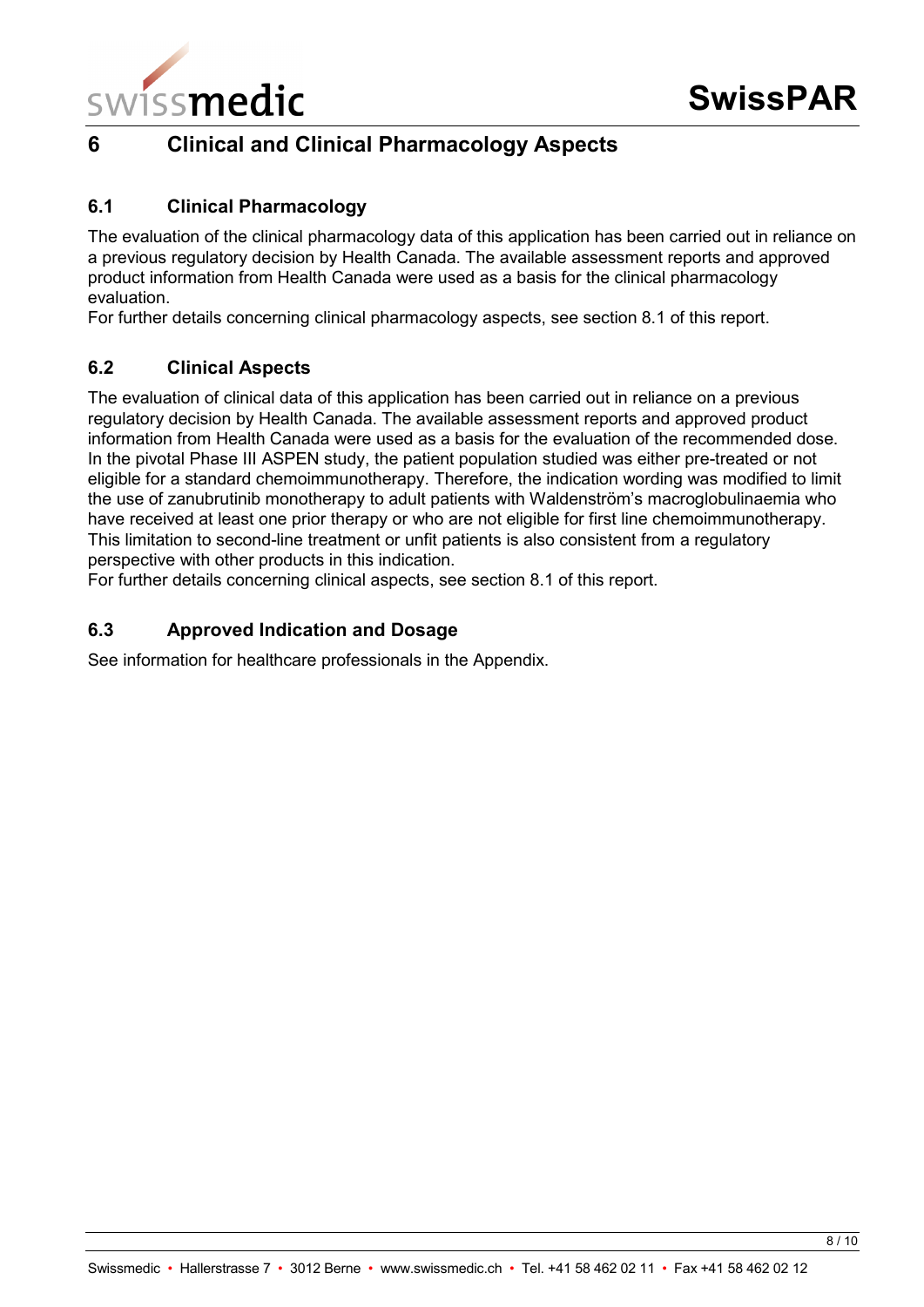

# <span id="page-8-0"></span>**7 Risk Management Plan Summary**

The RMP summaries contain information on the medicinal products′ safety profiles and explain the measures that are taken in order to further investigate and monitor the risks as well as to prevent or minimise them.

The RMP summaries are published separately on the Swissmedic website. Marketing Authorisation Holders are responsible for the accuracy and correctness of the content of the published RMP summaries. As the RMPs are international documents, their summaries might differ from the content in the information for healthcare professionals / product information approved and published in Switzerland, e.g. by mentioning risks occurring in populations or indications not included in the Swiss authorisations.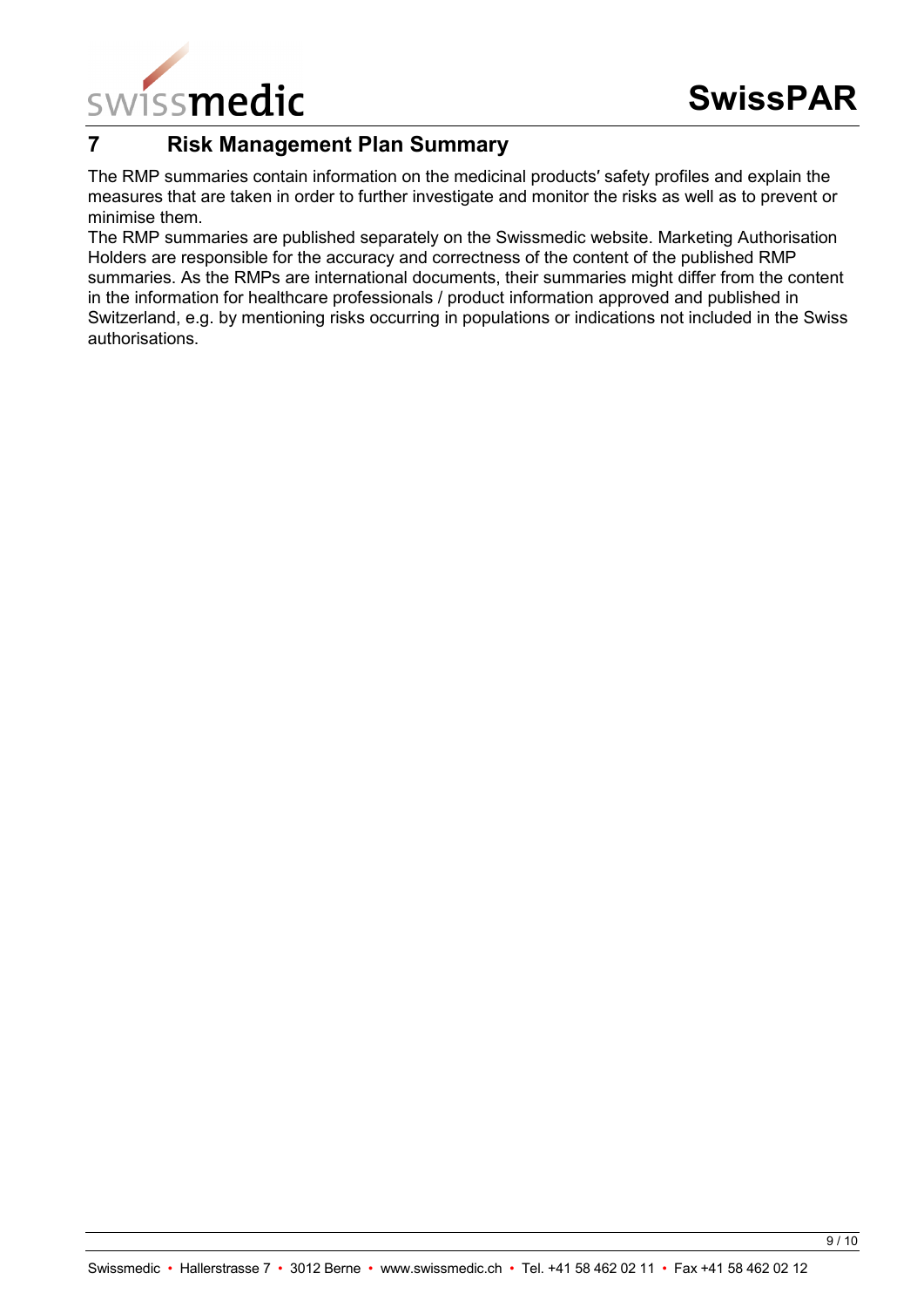

# <span id="page-9-0"></span>**8 Appendix**

## <span id="page-9-1"></span>**8.1 Approved Information for Healthcare Professionals**

Please be aware that the following version of the information for healthcare professionals relating to Brukinsa, capsules was approved with the submission described in the SwissPAR. This information for healthcare professionals may have been updated since the SwissPAR was published.

Please note that the reference document, which is valid and relevant for the effective and safe use of medicinal products in Switzerland, is the information for healthcare professionals approved and authorised by Swissmedic (see www.swissmedicinfo.ch).

#### **Note:**

The following information for healthcare professionals has been translated by the MAH. The Authorisation Holder is responsible for the correct translation of the text. Only the information for healthcare professionals approved in one of the official Swiss languages is binding and legally valid.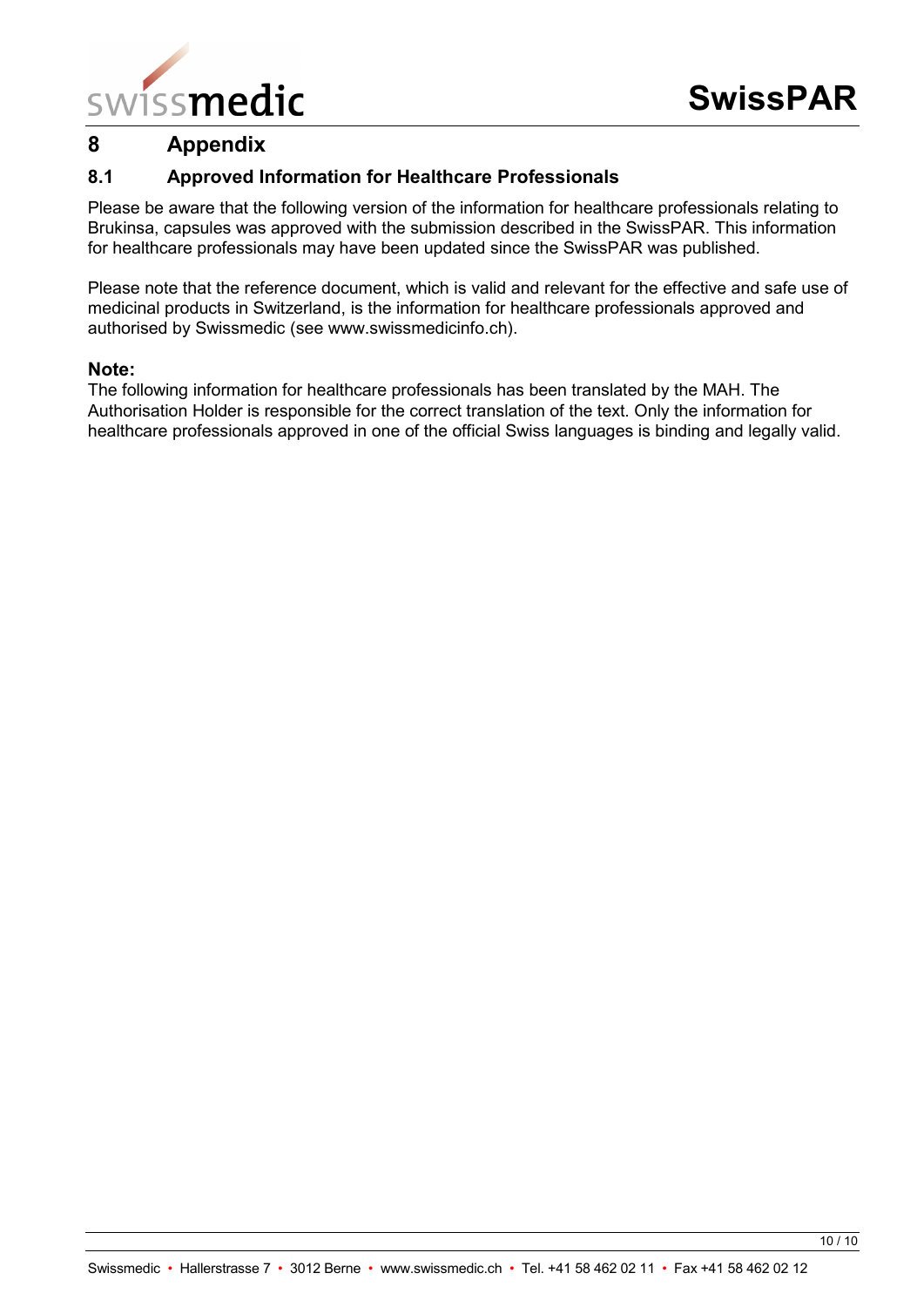$\blacktriangledown$ This medicinal product is subject to additional monitoring. This will allow quick identification of new safety information. Healthcare professionals are asked to report any suspected new or serious adverse reactions. See the "Undesirable effects" section for advice on the reporting of adverse reactions.

## **Brukinsa 80 mg hard capsules**

#### **Composition**

*Active substances*

Zanubrutinib

*Excipients*

Capsule contents Microcrystalline cellulose (E460) Croscarmellose sodium (E468) Sodium lauryl sulphate Silica, colloidal anhydrous (E551) Magnesium stearate (E470b)

Capsule shell **Gelatin** Titanium dioxide (E171)

Printing ink Shellac glaze (E904) Iron oxide black (E172) Propylene glycol (E1520) Ammonium hydroxide (E527)

1 hard capsule contains 1.17 mg sodium.

#### **Pharmaceutical form and active substance quantity per unit**

Each hard capsule contains 80 mg zanubrutinib

#### **Indications/Uses**

BRUKINSA (zanubrutinib) is used as monotherapy for the treatment of adult patients with Waldenström's Macroglobulinaemia (WM) who have received at least one prior therapy or as first-line therapy in adult patients who are not eligible for chemoimmunotherapy.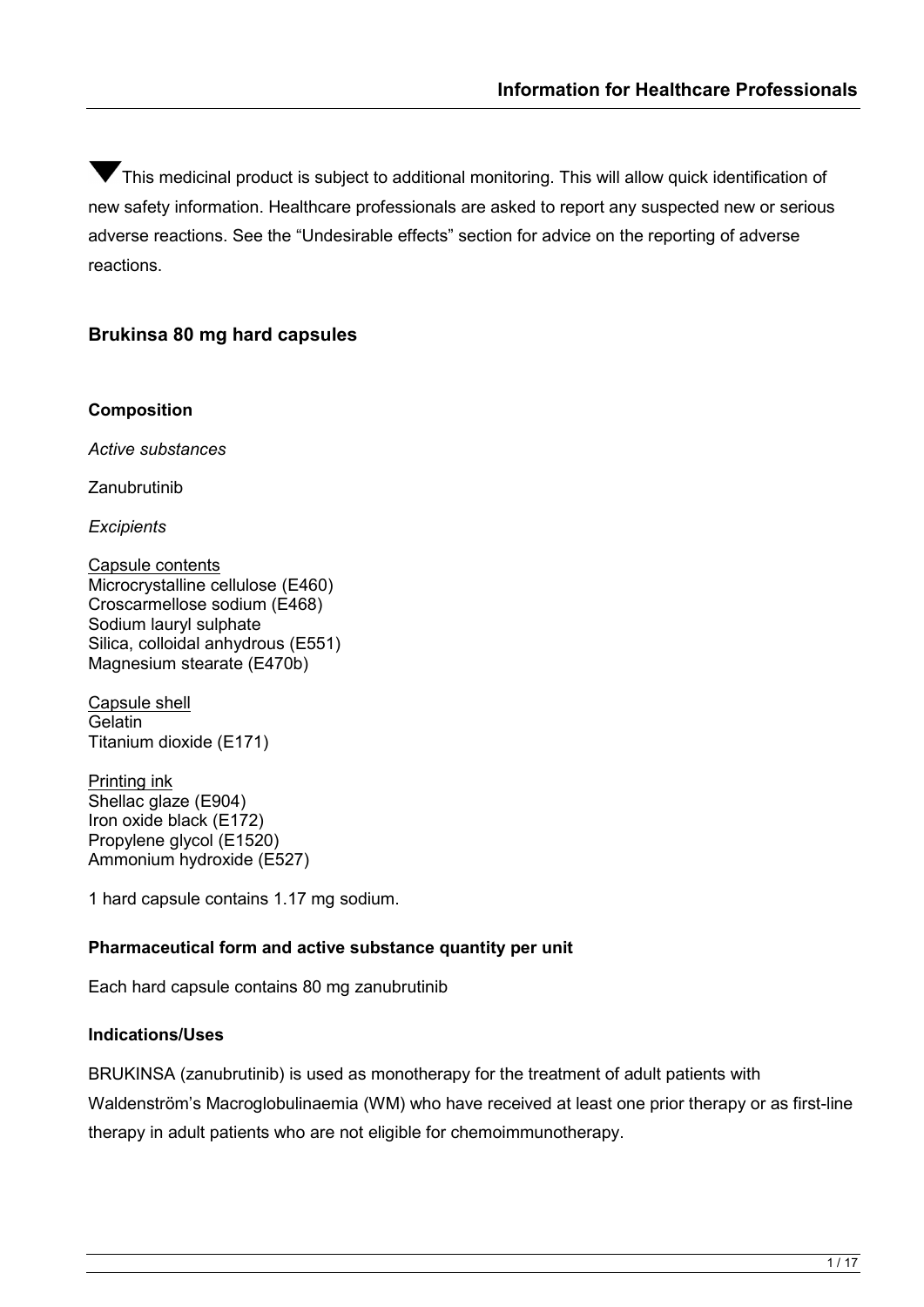# **Dosage/Administration**

Treatment with BRUKINSA should be prescribed and supervised by a physician experienced in cancer therapy.

In clinical studies, treatment with BRUKINSA was continued until disease progression or unacceptable toxicity.

# *Usual dosage*

The usual dose is 320 mg daily, either once (four capsules) or twice daily (two capsules each in the morning and in the evening).

*Dose adjustment following undesirable effects/interactions*

Recommended dose adjustments of BRUKINSA for grade 3 or higher adverse reactions are listed in **[Table](#page-11-0)** 1

| Event                                                                                                                     | Occurrence of<br>adverse reactions | Dose adjustment<br>(Initial dose: 320 mg once or 160<br>mg twice daily)                                                                               |
|---------------------------------------------------------------------------------------------------------------------------|------------------------------------|-------------------------------------------------------------------------------------------------------------------------------------------------------|
| Grade 3 or higher non-haematologic<br>toxicities<br>Grade 3 febrile neutropenia                                           | once                               | Interrupt BRUKINSA.<br>Once toxicity resolves to grade 1<br>or less or baseline: Resume<br>treatment with 160 mg twice daily<br>or 320 mg once daily. |
| Grade 3 thrombocytopenia with<br>significant bleeding<br>Grade 4 neutropenia (lasting longer<br>than 10 consecutive days) | twice                              | Interrupt BRUKINSA.<br>Once toxicity resolves to grade 1<br>or less or baseline: Continue with<br>80 mg twice daily or 160 mg once<br>daily.          |
| Grade 4 thrombocytopenia (lasting<br>longer than 10 consecutive days)                                                     | three times                        | Interrupt BRUKINSA.<br>Once toxicity resolves to grade 1<br>or less or baseline: Continue with<br>80 mg once daily.                                   |
|                                                                                                                           | four times                         | Definitively discontinue<br><b>BRUKINSA.</b>                                                                                                          |

#### <span id="page-11-0"></span>**Table 1: Recommended dose adjustment for adverse reactions**

Asymptomatic lymphocytosis is not considered a side effect; these patients may continue to take zanubrutinib.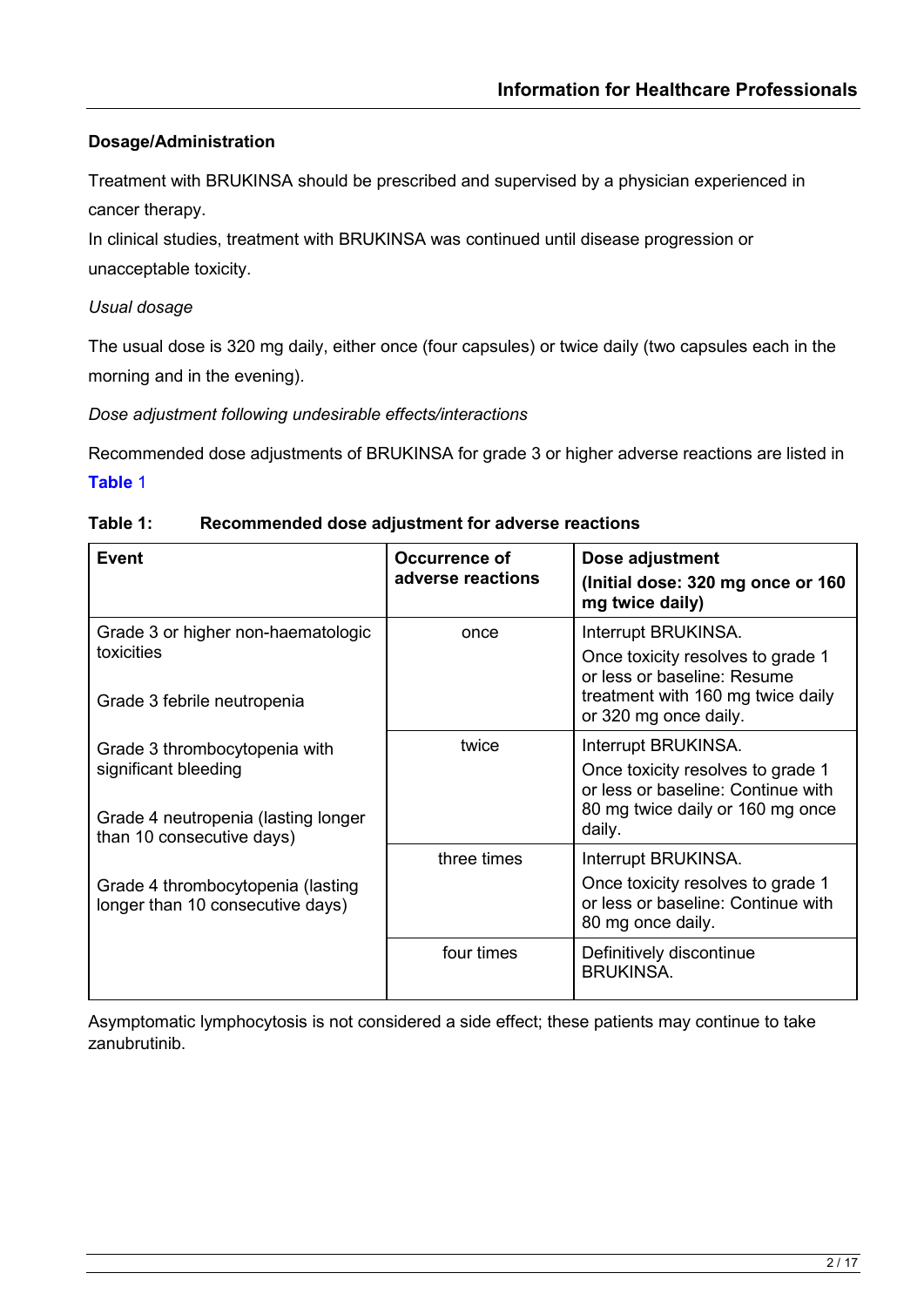## *Special dosage instructions*

Recommended dose adjustments for use with CYP3A inhibitors or inducers are listed in **[Table](#page-12-0)** 2.

<span id="page-12-0"></span>

| Table 2: | Use with CYP3A inhibitors or inducers |
|----------|---------------------------------------|
|----------|---------------------------------------|

| CYP3A      | <b>Concomitant medication</b> | <b>Recommended dose</b>                                                                                |  |
|------------|-------------------------------|--------------------------------------------------------------------------------------------------------|--|
| Inhibition | Strong CYP3A inhibitor        | 80 mg once daily<br>Treatment interruption according to<br>recommendations in case of side<br>effects. |  |
|            | Mild CYP3A inhibitor          | 80 mg twice daily<br>Dose adjustment according to<br>recommendations in case of side<br>effects.       |  |
| Induction  | Strong CYP3A inducer          | Avoid concomitant use; consider<br>alternative active substances with<br>lower CYP3A induction.        |  |

After discontinuation of a CYP3A inhibitor, the previous BRUKINSA dosage must be resumed.

## *Patients with hepatic disorders*

No dosage adjustment is recommended in patients with mild or moderate hepatic impairment. The recommended dose of BRUKINSA for patients with severe hepatic impairment is 80 mg twice daily. The safety of BRUKINSA has not been studied in patients with severe hepatic impairment. These patients should be closely monitored for side effects of BRUKINSA.

#### *Patients with renal disorders*

No dose adjustment is recommended in patients with mild to moderate renal impairment (CrCl ≥30 ml/min, estimated per Cockcroft-Gault). Patients with severe renal impairment (CrCl <30 ml/min) or on dialysis should be monitored for BRUKINSA side effects.

#### *Elderly patients*

No age-dependent dosage adjustment is required.

#### *Children and adolescents*

The safety and efficacy of zanubrutinib in paediatric patients has not been demonstrated.

#### *Mode of administration*

BRUKINSA hard capsules should be swallowed whole with water. BRUKINSA can be taken with or without food. Do not chew, dissolve or open the capsules. BRUKINSA must not be taken with grapefruit juice, grapefruit or Seville oranges (see "Interactions").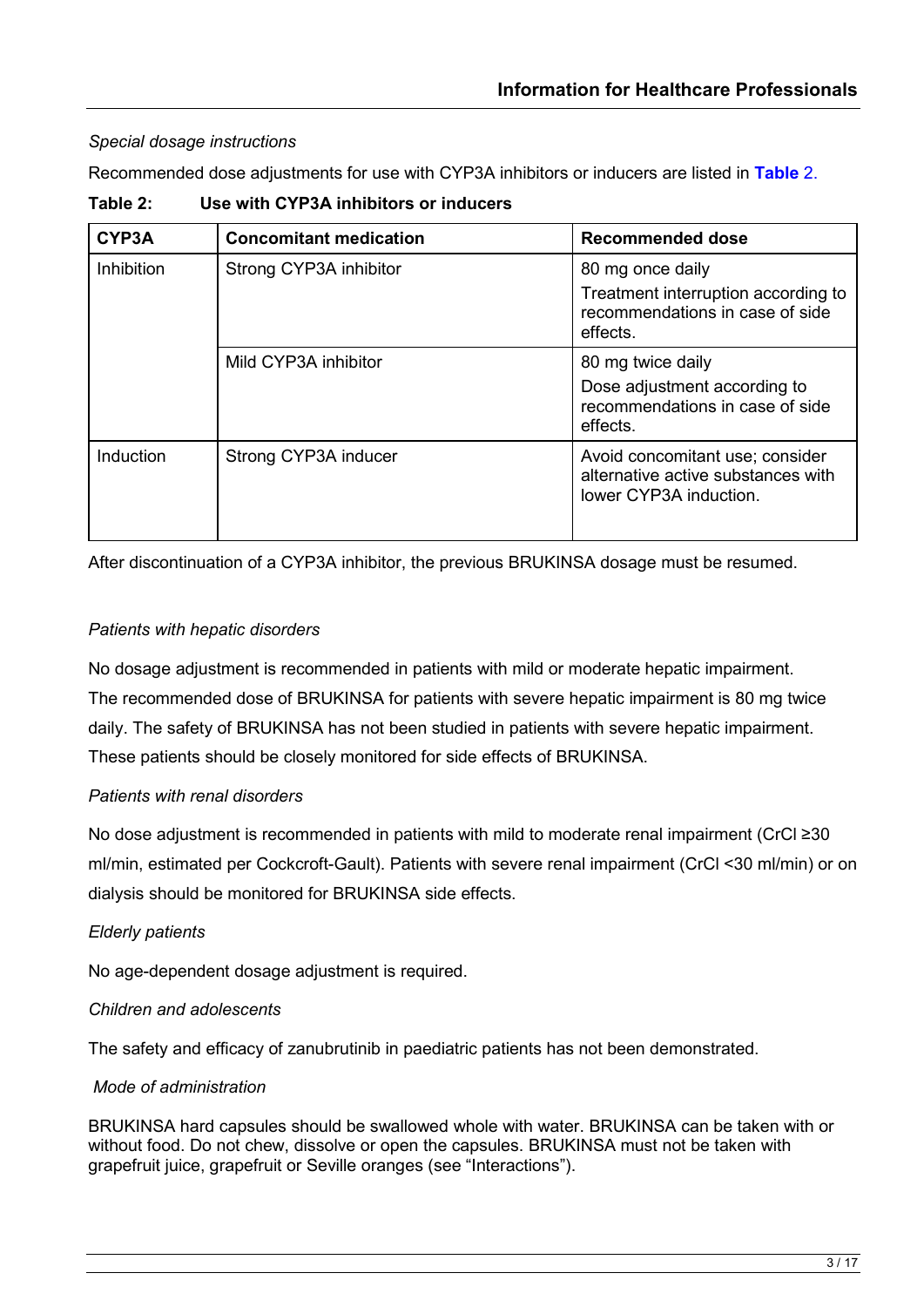#### **Contraindications**

BRUKINSA is contraindicated in patients who are hypersensitive to zanubrutinib or an excipient of the medicinal product. See section "Excipients" for complete list.

#### **Warnings and precautions**

#### **Bleeding**

Serious and fatal haemorrhagic events occurred in patients with haematologic malignancies treated with BRUKINSA monotherapy. Grade 3 or higher bleeding events, including intracranial and gastrointestinal bleeding, haematuria, and haemothorax, were observed in 4% of patients treated with BRUKINSA monotherapy. Bleeding events of any grade, including purpura and petechiae, occurred in 53% of patients with haematologic malignancies treated with BRUKINSA monotherapy. BRUKINSA may increase the risk of bleeding in patients receiving antiplatelet agents or anticoagulants. Patients who recently had a stroke or intracranial haemorrhage or required warfarin or other vitamin K antagonists were excluded from the BRUKINSA clinical studies. Patients should be monitored for signs of bleeding. Bleeding events should be managed with supportive care, including transfusions, and specialised care as needed. Dosage should be reduced or treatment interrupted or discontinued if needed (see Dosage/Administration). Treatment should be discontinued for any intracranial haemorrhage.

#### *Consideration in operations*

Depending on the type of surgery and the patient's risk of bleeding, consideration should be given of whether to pause BRUKINSA administration for three to seven days before and after surgery.

#### Infections

Fatal and non-fatal bacterial, viral, or fungal infections have occurred in patients with haematologic malignancies treated with BRUKINSA monotherapy. Grade 3 or higher infections occurred in 26.3% of patients treated with BRUKINSA monotherapy. The most common grade 3 or higher infection was pneumonia. Infections due to reactivation of the hepatitis B virus (HBV) have also occurred. Prophylaxis according to standard of care should be considered in patients at increased risk of infection. Patients should be monitored for signs and symptoms of infection and treated appropriately.

#### Second primary malignancies

Second primary malignancies, including carcinomas other than skin cancers, occurred in 12.1% of patients with haematologic malignancies treated with BRUKINSA monotherapy. The most common second primary malignancy was skin cancer (basal cell and squamous cell carcinoma of the skin), which occurred in 8.1% of patients. Patients should be instructed to use sunscreen.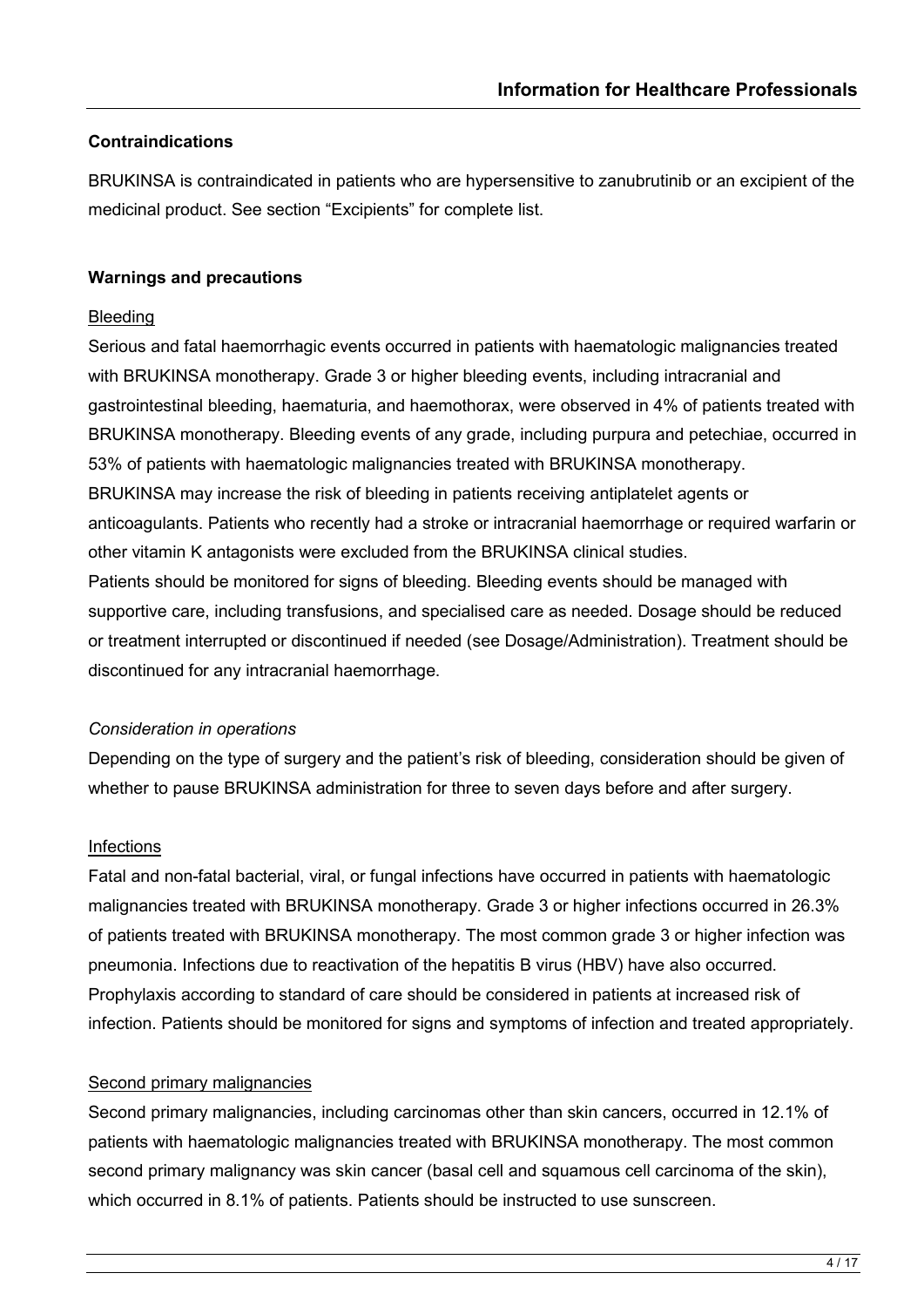# Atrial fibrillation and flutter

Atrial fibrillation and flutter occurred in 2.2% of patients with haematological malignancies treated with BRUKINSA monotherapy, particularly in patients with cardiac risk factors, hypertension, and acute infections. The signs and symptoms of atrial fibrillation and flutter should be monitored and treated as needed.

# Cytopenia

Grade 3 or 4 cytopenia, including neutropenia (27.0%), thrombocytopenia (10.1%), and anaemia (6.6%) based on laboratory measurements, occurred in patients with haematologic malignancies treated with BRUKINSA monotherapy (see Undesirable effects). The complete blood count should be monitored regularly during treatment (see "Monitoring and laboratory tests").

# Interstitial lung disease

Suspected cases of interstitial lung disease, but not confirmed by biopsies, occurred in 0.8% of patients with haematologic malignancies treated with BRUKINSA monotherapy. Patients should be monitored for signs and symptoms of interstitial lung disease. If interstitial lung disease is suspected, treatment with BRUKINSA should be interrupted. If the suspected case is confirmed, treatment with BRUKINSA should be discontinued.

# Teratogenic risk

BRUKINA may cause foetal harm or termination of pregnancy. Women should be advised of the potential risk to the foetus and should not become pregnant for one week after discontinuing BRUKINSA. Before starting treatment with BRUKINSA, women of childbearing potential should have a pregnancy test.

# Use during pregnancy and breastfeeding

Women of childbearing potential or patients with a female partner of childbearing potential should use a very reliable method of contraception (see "Pregnancy, lactation").

This medicinal product contains less than 1 mmol sodium (23 mg) per hard capsule, so it is "essentially sodium free".

# **Interactions**

Zanubrutinib is primarily metabolised by the cytochrome P450 enzyme 3A (CYP3A).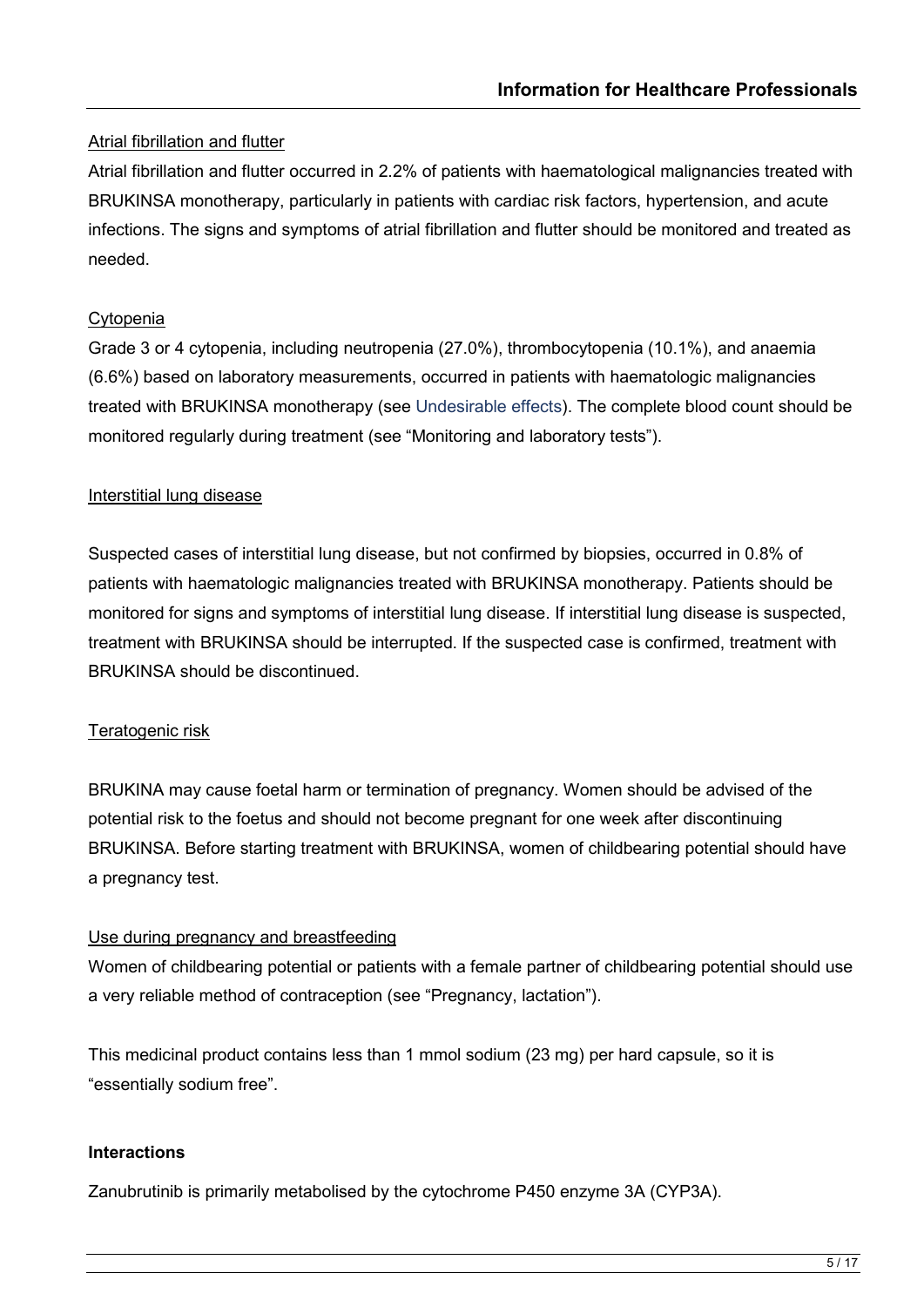#### Active substances that may increase zanubrutinib plasma concentrations

Concomitant use of BRUKINSA and medicinal products that strongly or moderately inhibit CYP3A may increase zanubrutinib exposure.

#### *Strong CYP3A inhibitors*

Concomitant use of multiple doses of itraconazole (a strong CYP3A inhibitor) increased zanubrutinib Cmax 2.6-fold and AUC 3.8-fold in healthy subjects.

If a strong CYP3A inhibitor (e.g. posaconazole, voriconazole, ketoconazole, itraconazole, clarithromycin, indinavir, lopinavir, ritonavir, telaprevir) has to be used, the dose of BRUKINSA should be reduced to 80 mg (one capsule) for the period of use of the inhibitor. Patients should be closely monitored for toxicity and, if necessary, the dose adjustment instructions should be followed (see section 4.2).

## *Moderate CYP3A inhibitors*

Simulations of physiologically based PK (PBPK) suggest that concomitant use of multiple doses of a moderate CYP3A inhibitor may result in an approximately 2-fold increase in zanubrutinib Cmax and AUC. If a moderate CYP3A inhibitor (e.g. erythromycin, ciprofloxacin, diltiazem, dronedarone, fluconazole, verapamil, aprepitant, imatinib, grapefruit juice, Seville oranges) has to be used, the dose of BRUKINSA should be reduced to 160 mg (two capsules) for the period of inhibitor use. Patients should be closely monitored for toxicity and, if necessary, the dose adjustment instructions should be followed (see section 4.2).

#### *Weak CYP3A inhibitors*

Fasting simulations indicated that the weak CYP3A inhibitors (e.g. cyclosporine and fluvoxamine) may increase the AUC of zanubrutinib by <1.5-fold. No dose adjustment is required in combination with weak inhibitors. Patients should be closely monitored for toxicity and dose adjustment instructions should be followed as needed.

Grapefruit and Seville oranges should be used with caution during treatment with BRUKINSA as they contain moderate CYP3A4 inhibitors (see section 4.2).

#### *Active substances that may decrease zanubrutinib plasma concentrations*

Concomitant use of zanubrutinib with strong or moderate CYP3A inducers may decrease zanubrutinib plasma concentrations.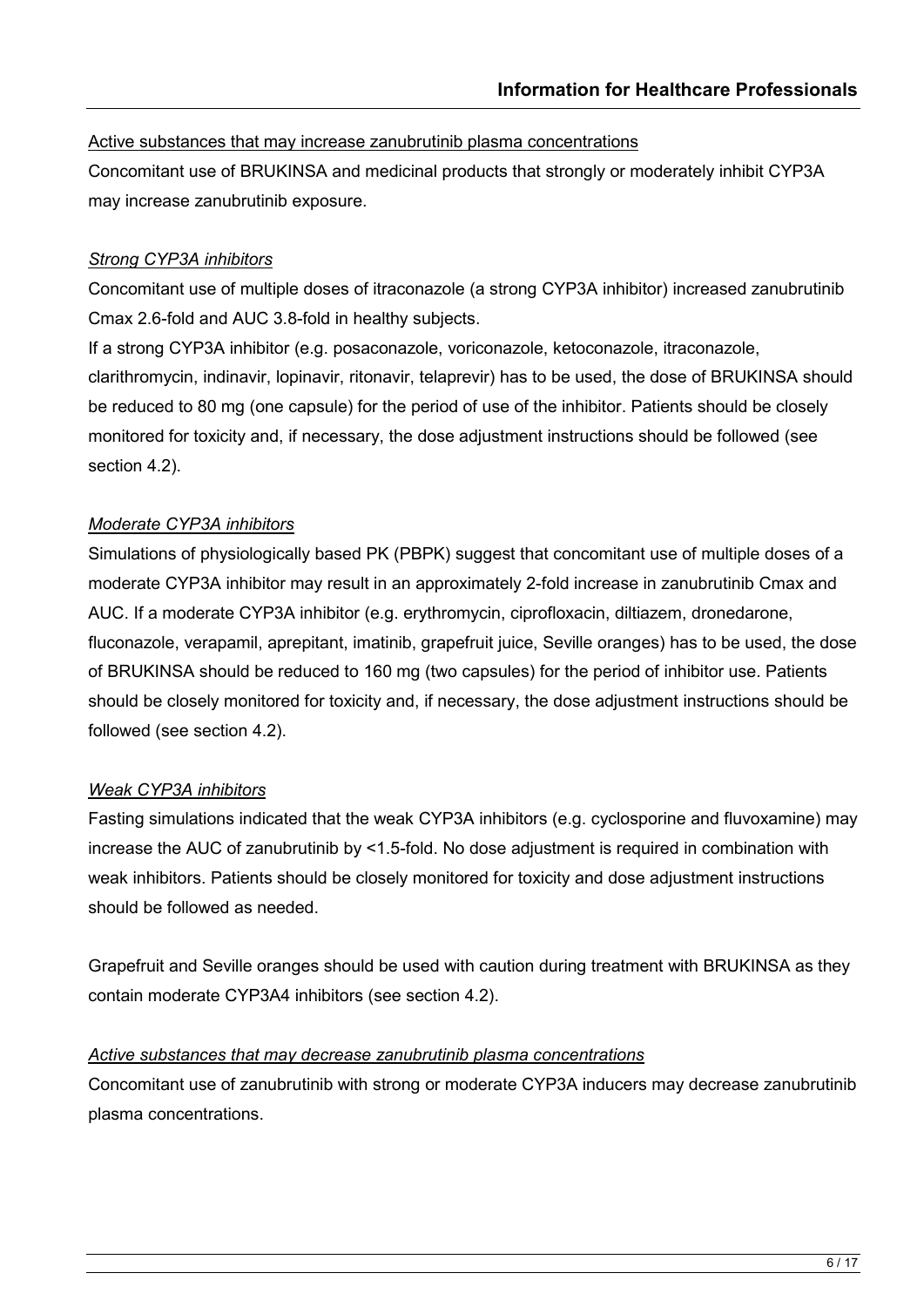# *CYP3 inducers*

Concomitant use of multiple doses of rifampin (a strong CYP3A inducer) reduced zanubrutinib Cmax by 92% and AUC by 93% in healthy subjects. Concomitant use with strong CYP3A inducers (carbamazepine, phenytoin, rifampin, St. John's Wort) and moderate CYP3A inducers (e.g. bosentan, efavirenz, etravirine, modafinil, nafcillin) should be avoided (see section 4.2). Concomitant use of multiple doses of rifabutin (moderate CYP3A inducer) decreased Cmax by 48% and AUC by 44% in healthy subjects. Weak CYP3A inducers may be used with caution during treatment with BUKINSA.

# *Gastric acid-reducing active substances*

No clinically significant differences in zanubrutinib pharmacokinetics were observed when coadministered with gastric acid-reducing active substances (proton pump inhibitors, H2 receptor antagonists).

## *Active substances whose plasma concentrations may be altered by zanubrutinib.*

Zanubrutinib is a weak inducer of CYP3A and CYP2C19. Concomitant use of zanubrutinib may reduce the plasma concentrations of these substrates.

## *CYP3A substrate*

Concomitant use of multiple doses of zanubrutinib decreased midazolam (a CYP3A substrate) Cmax by 30% and midazolam AUC by 47%. Medicinal products with a narrow therapeutic index that are metabolised by CYP3A (e.g. alfentanil, cyclosporine, dihydroergotamine, ergotamine, fentanyl, pimozide, quinidine, sirolimus, and tacrolimus) should be used with caution as zanubrutinib may reduce the plasma exposure of these medicines.

# *CYP2C19 substrate*

Concomitant use of multiple doses of zanubrutinib reduced the Cmax of omeprazole (a CYP2C19 substrate) by 20% and the AUC of omeprazole by 36%. Medicinal products with a narrow therapeutic index that are metabolised by CYP2C19 (e.g. S-mephenytoin), should be used with caution, as zanubrutinib may reduce the plasma exposure of these medicines.

# *Other CYP substrates*

No clinically significant differences in the pharmacokinetics of S‐warfarin (a CYP2C9 substrate) were observed with concomitant use with zanubrutinib.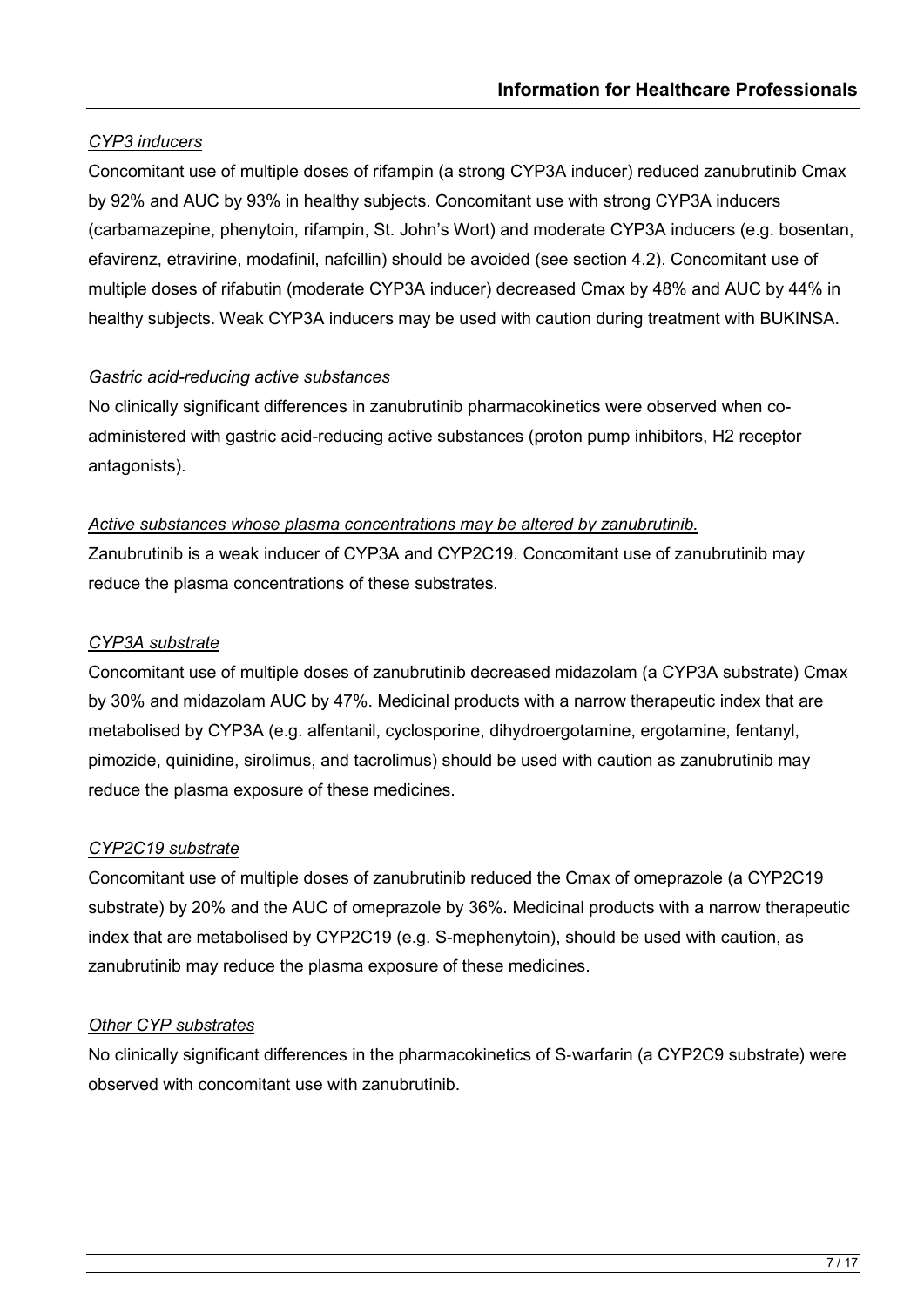# *Concomitant use with transporter substrates/inhibitors*

Concomitant use of multiple doses of zanubrutinib increased the Cmax of digoxin (a P‐gp substrate) by 34% and the AUC of digoxin by 11%. No clinically significant differences in the pharmacokinetics of rosuvastatin (a BCRP substrate) were observed with concomitant use with zanubrutinib.

Concomitant use with oral P-gp substrates with a narrow therapeutic index (e.g. digoxin) should be used with caution, as zanubrutinib may increase their concentrations.

#### **Pregnancy, lactation**

#### *Pregnancy*

There are no clinical studies with BRUKINSA in pregnant women. Observations from animal studies suggest that BRUKINSA may cause foetal harm when administered to pregnant women. In animal reproductive studies, oral zanubrutinib administration to pregnant rats during the period of organogenesis was associated with foetal cardiac malformation (see "Preclinical data"). BRUKINSA should not be used during pregnancy. Women of childbearing potential must use effective contraception while taking BRUKINSA and for at least one week after stopping BRUKINSA. A barrier method must also be used when using hormonal methods of contraception. Male patients should use a highly effective method of contraception during treatment with BRUKINSA

and for at least three months after the last treatment if their partner can become pregnant. If the patient becomes pregnant while taking the drug, she must be informed of the possible risk to the foetus.

#### *Lactation*

It is not known whether BRUKINSA is excreted in human milk. Because many medicinal products are excreted in human milk, as well as the potential risk of serious adverse events with zanubrutinib in breastfed infants, breastfeeding should be discontinued during BRUKINSA treatment and breastfeeding should be avoided for two weeks after the last treatment

#### *Fertility*

There are no data on the effects of BRUKINSA on fertility in humans. No effects of zanubrutinib on fertility were observed in male or female rats, with morphological abnormalities in sperm and increased post-implantation loss at the highest dose tested (see Preclinical data).

#### **Effects on ability to drive and use machines**

No specific studies have been conducted to evaluate the effect of BRUKINSA treatment on the ability to drive or use heavy machinery. Fatigue, dizziness and asthenia have been reported in some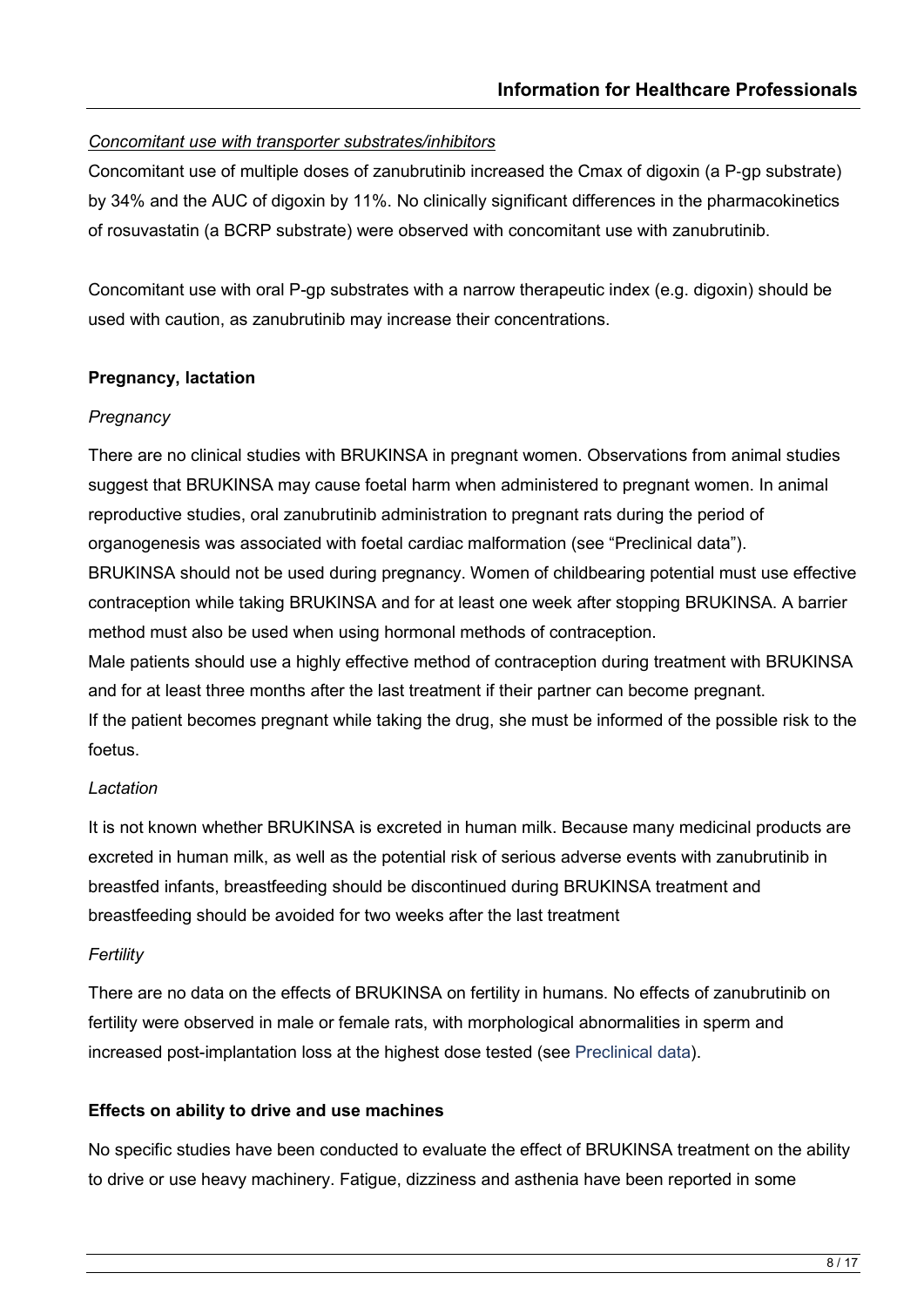patients taking BRUKINSA and should be considered when assessing the ability to drive or use machines.

#### **Undesirable effects**

#### Summary of side effects

The overall safety profile of BRUKINSA is based on pooled data from 779 patients with B-cell malignancies treated with BRUKINSA in clinical studies.

The most common side effects (≥10%) were neutropenia, thrombocytopenia, upper respiratory tract infection, rash, haematoma including bruising, bleeding/haematoma including haematuria, anaemia, musculoskeletal pain including back pain and arthralgia, diarrhoea, pneumonia, cough, fatigue, urinary tract infection, constipation and dizziness.

Overall, serious adverse reactions occurred in 22.8% of patients. The most frequently reported serious adverse reactions were pneumonia (11.8%), neutropenia (3.1%), and bleeding (2.8%).

Of the 779 patients treated with BRUKINSA, 3.6% discontinued treatment due to side effects. The most common adverse reaction leading to treatment discontinuation was pneumonia (1.8%). Adverse reactions that led to a dose reduction occurred in 4.9% and an interruption of the dosage in 24.3% of patients. 1.4% of patients died due to side effects.

#### Tabulated list of adverse reactions

Adverse reactions in patients treated with BRUKINSA for B-cell malignancies are listed below by system organ class and frequency. Frequencies are defined as: very common (≥1/10), common (≥1/100, <1/10), uncommon (≥1/1,000, <1/100), rare (≥1/10,000, <1/1,000), very rare (<1/10,000), not known (frequency cannot be estimated from the available data). Within each frequency grouping, undesirable effects are presented by decreasing severity.

| <b>MedDRA system organ classes</b>                                         | <b>MedDRA</b> terms                  | All grades* (%)    | Grade 3 or<br>higher (%) |
|----------------------------------------------------------------------------|--------------------------------------|--------------------|--------------------------|
|                                                                            | Upper respiratory tract<br>infection | Very common (44.3) | 2.6                      |
|                                                                            | Pneumonia <sup>s#</sup>              | Very common (22.1) | 11.6                     |
| Infections and infestations                                                | Pneumonia                            | Very common (16.3) |                          |
|                                                                            | Lower respiratory tract<br>infection | Common (6.2)       | 0.8                      |
|                                                                            | Urinary tract infection              | Very common (15.5) | 2.3                      |
|                                                                            | <b>Hepatitis B reactivation</b>      | Common (1.2)       | 0.8                      |
| Neoplasms benign, malignant,<br>and unspecified (incl. cysts and<br>polyps | Non-melanoma skin<br>cancer#         | Common (7.1)       | 1.0                      |
| <b>Blood and lymphatic system</b>                                          | Neutropenia <sup>+</sup>             | Very common (56.2) | 28.0                     |
| disorders                                                                  | Thrombocytopenia <sup>+</sup>        | Very common (45.1) | 11.4                     |

#### **Table 3: Side effects reported in patients with B-cell malignancies in clinical studies҂**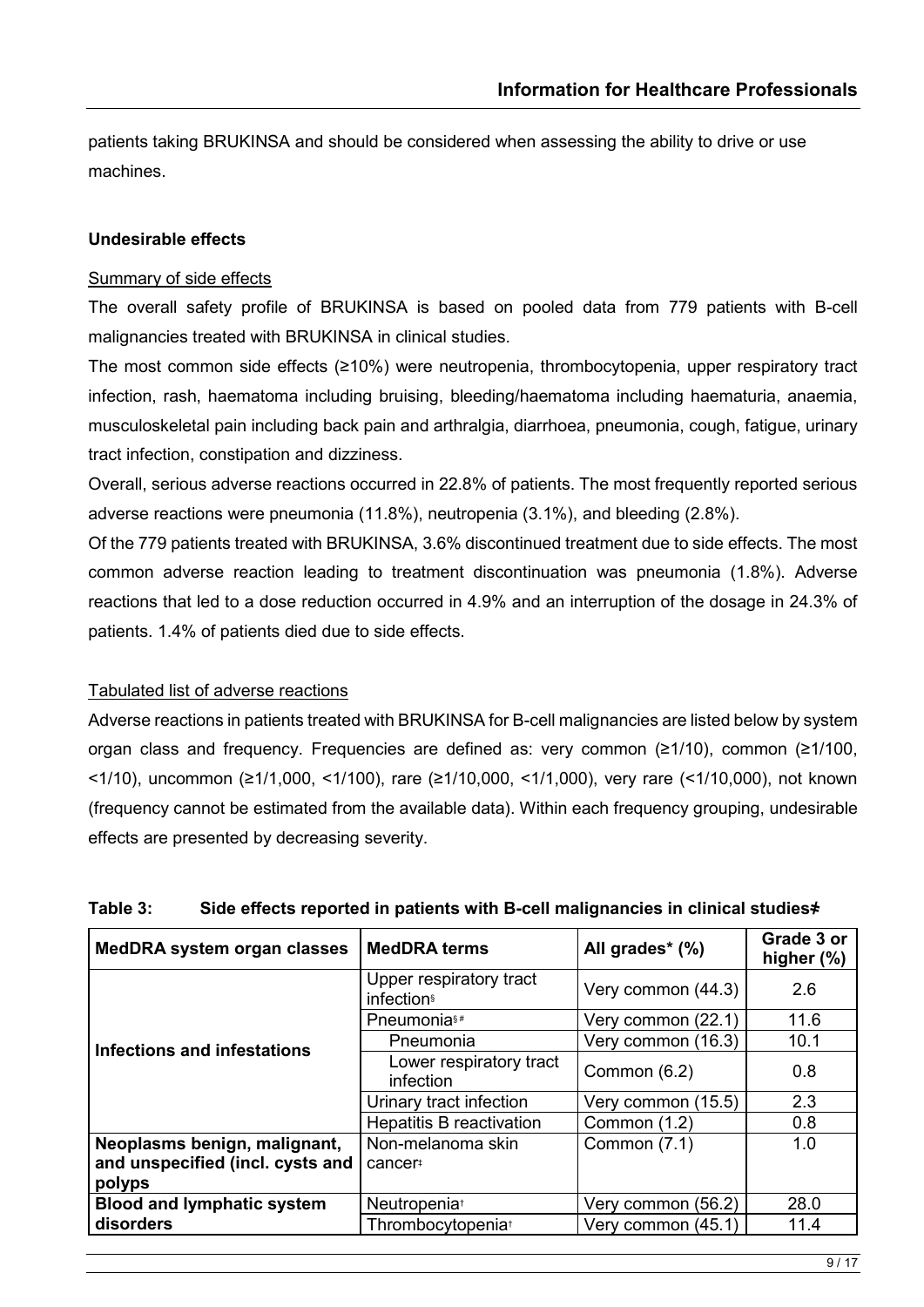|                                                    | Anaemia <sup>+</sup>                          | Very common (28.9)  | 6.9            |
|----------------------------------------------------|-----------------------------------------------|---------------------|----------------|
| Immune system disorders                            | Interstitial lung disease <sup>#</sup>        | Uncommon (0.8)      | 0.8            |
| <b>Nervous system disorders</b>                    | <b>Dizziness</b>                              | Very common (11.7)  | 0.4            |
| <b>Cardiac disorders</b>                           | <b>Atrial fibrillation</b>                    | Common (3.2)        | 1.0            |
|                                                    | <b>Haematomas</b>                             | Very common (29.1)  | 0.1            |
|                                                    | <b>Bruising</b>                               | Very common (21.1)  | 0.0            |
|                                                    | Petechiae                                     | Common (5.6)        | 0.0            |
|                                                    | Ecchymosis                                    | Common (2.3)        | 0.1            |
| <b>Vascular disorders</b>                          | Bleeding/Haematomas#                          | Very common" (32.2) | 3.1            |
|                                                    | Haematuria                                    | Very common (14.5)  | 0.6            |
|                                                    | Epistaxis                                     | Common (8.5)        | 0.1            |
|                                                    | Gastrointestinal bleeding                     | Uncommon (0.5)      | 0.3            |
| Respiratory, thoracic and<br>mediastinal disorders | Cough                                         | Very common (21.7)  | 0.1            |
|                                                    | Diarrhoea                                     | Very common (23.6)  | 1.8            |
| <b>Gastrointestinal disorders</b>                  | Constipation                                  | Very common (15.0)  | 0.4            |
|                                                    | Alanine aminotransferase                      | Very common (13.0)  | 1.0            |
|                                                    | increased                                     |                     |                |
| Hepatobiliary disorders <sup>x</sup>               | Aspartate aminotransferase Very common (11.0) |                     | $\overline{0}$ |
|                                                    | increased                                     |                     |                |
|                                                    | <b>Blood bilirubin increased</b>              | Very common (11.0)  | 1.0            |
| Renal and urinary disorders <sup>x</sup>           | <b>Blood creatinine increased</b>             | Very common (31.0)  | 1.0            |
|                                                    | Blood uric acid increased                     | Very common (14.0)  | 3.0            |
| <b>Skin and subcutaneous tissue</b>                | <b>Rash</b>                                   | Very common (29.8)  | 0.4            |
| disorders                                          | Toxic epidermal necrolysis <sup>#</sup>       | Uncommon (0.1)      | 0.1            |
| <b>Musculoskeletal and connective</b>              | Musculoskeletal pain <sup>s</sup>             | Very common (24.3)  | 2.4            |
| tissue disorders                                   | Back pain                                     | Very common (11.7)  | 1.0            |
|                                                    | Arthralgia                                    | Very common (10.9)  | 1.0            |
| <b>General disorders and</b>                       | <b>Fatigue</b> s                              | Very common (19.8)  | 1.5            |
| administration site conditions                     | Fatigue                                       | Very common (15.3)  | 1.2            |
|                                                    | Asthenia                                      | Common (3.6)        | 0.3            |

҂ Includes all patients (N=779)

ӿ Laboratory deviations (>10%) in patients from Cohort 1 of Study BGB-3111-302 (N=101)

\* Grade was assessed according to the National Cancer Institute (NCI) Common Terminology Criteria for Adverse Events (CTCAE) (NCI-CTCAE) Version 4.03.

† Based on laboratory values

‡ Causal relationship unclear

§ Includes multiple terms for these side effects.

# Includes events with fatal outcome.

Reporting suspected adverse reactions after authorisation of the medicinal product is very important.

It allows continued monitoring of the benefit/risk balance of the medicinal product. Healthcare

professionals are asked to report any suspected adverse reactions online via the ElViS portal

(Electronic Vigilance System). You can obtain information about this at www.swissmedic.ch.

#### **Overdose**

There is no specific treatment for BRUKINSA overdose. Patients who experience an overdose should be closely monitored and receive appropriate supportive care.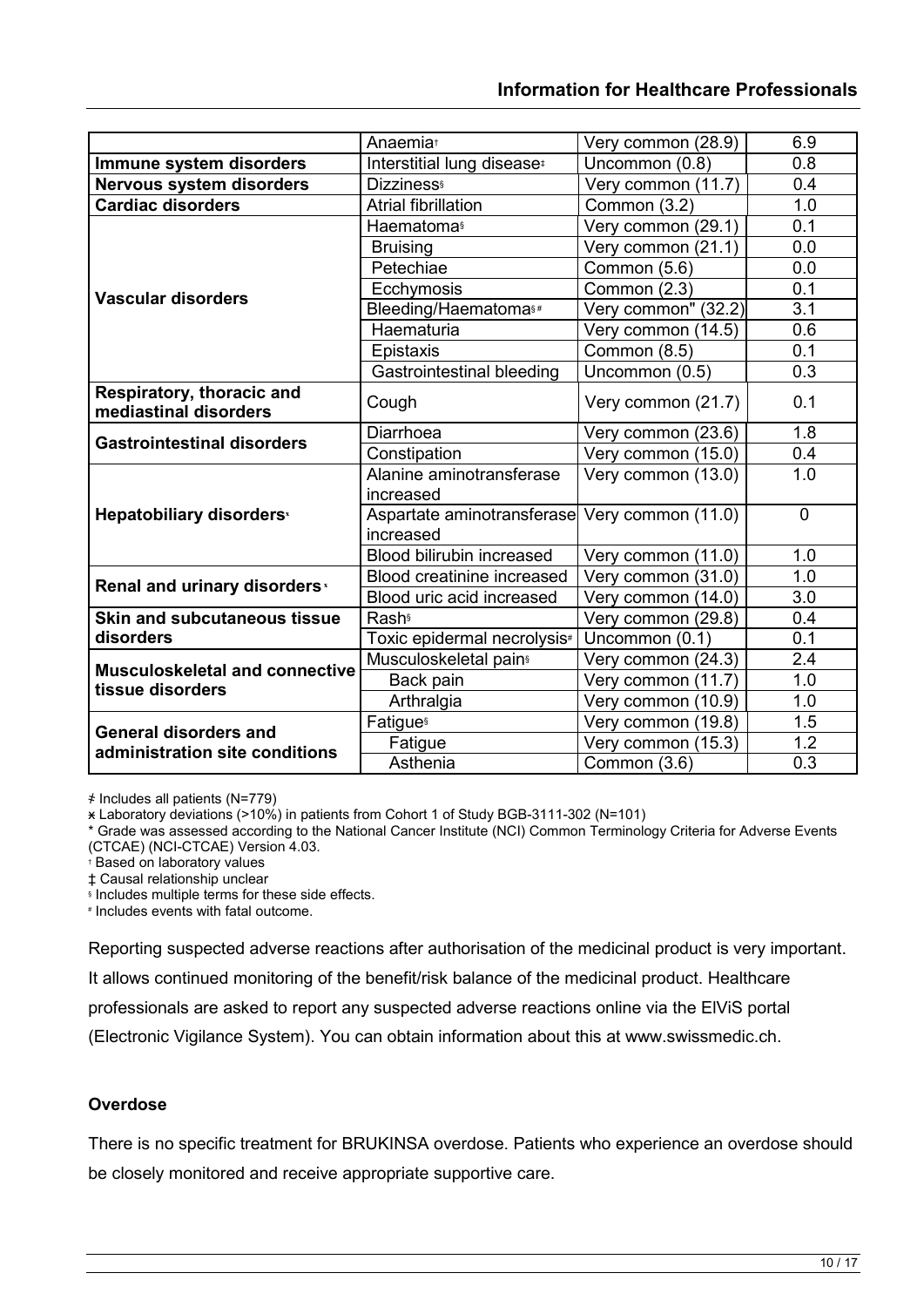## **Properties/Effects**

#### *ATC code*

Pharmacotherapeutic group: Antineoplastic agents, Bruton's tyrosine kinase (BTK) inhibitors, ATC code: L01EL03.

#### *Mechanism of action*

Zanubrutinib is a BTK inhibitor. It forms a covalent bond with a cysteine residue in the active centre of the BTK, resulting in inhibition of BTK activity. BTK is a signalling molecule of the B-cell antigen receptor (BCR) and cytokine receptor pathways. In B cells, BTK signal transduction leads to activation of signalling pathways required for B-cell proliferation, trafficking, chemotaxis, and adhesion. In non-clinical studies, zanubrutinib inhibited malignant B-cell proliferation and reduced tumour growth.

#### *Pharmacodynamics*

#### BTK occupancy in peripheral blood mononuclear cells and lymph node biopsies

Median steady-state BTK occupancy in peripheral blood mononuclear cells was maintained at 100% at a total daily dose of 320 mg BRUKINSA in patients with B-cell lymphomas over 24 hours. The median steady-state BTK occupancy in the lymph nodes was 94 and 100% after the recommended dose of 320 mg once daily and 160 mg twice daily respectively.

#### Cardiac electrophysiology

At the recommended doses (320 mg once daily or 160 mg twice daily), there were no clinically relevant effects on the QTc interval. At a single dose 1.5 times the maximum recommended dose (480 mg), zanubrutinib did not prolong the QT interval to any clinically relevant extent (≥10 ms). The maximum plasma exposure of zanubrutinib in this study was close to the maximum plasma exposure observed in patients following the recommended dose of 320 mg once daily.

The effect of BRUKINSA on the QTc interval above therapeutic exposure has not been studied.

# *Clinical efficacy*

The safety and efficacy of BRUKINSA were studied in a randomised, open-label, multi-centre, comparative study of ibrutinib in 201 patients with Waldenström's Macroglobulinaemia (WM) carrying a MYD88 mutation (MYD88MUT) (Cohort 1). In addition, a group of WD patients with the non-mutated *MYD88* gene (*MYD88WT*) by gene sequencing (N=26) or with missing or unclear mutation status (N=2) was enrolled in a third, non-randomised study arm (Cohort 2) [\(Table 4\)](#page-22-0).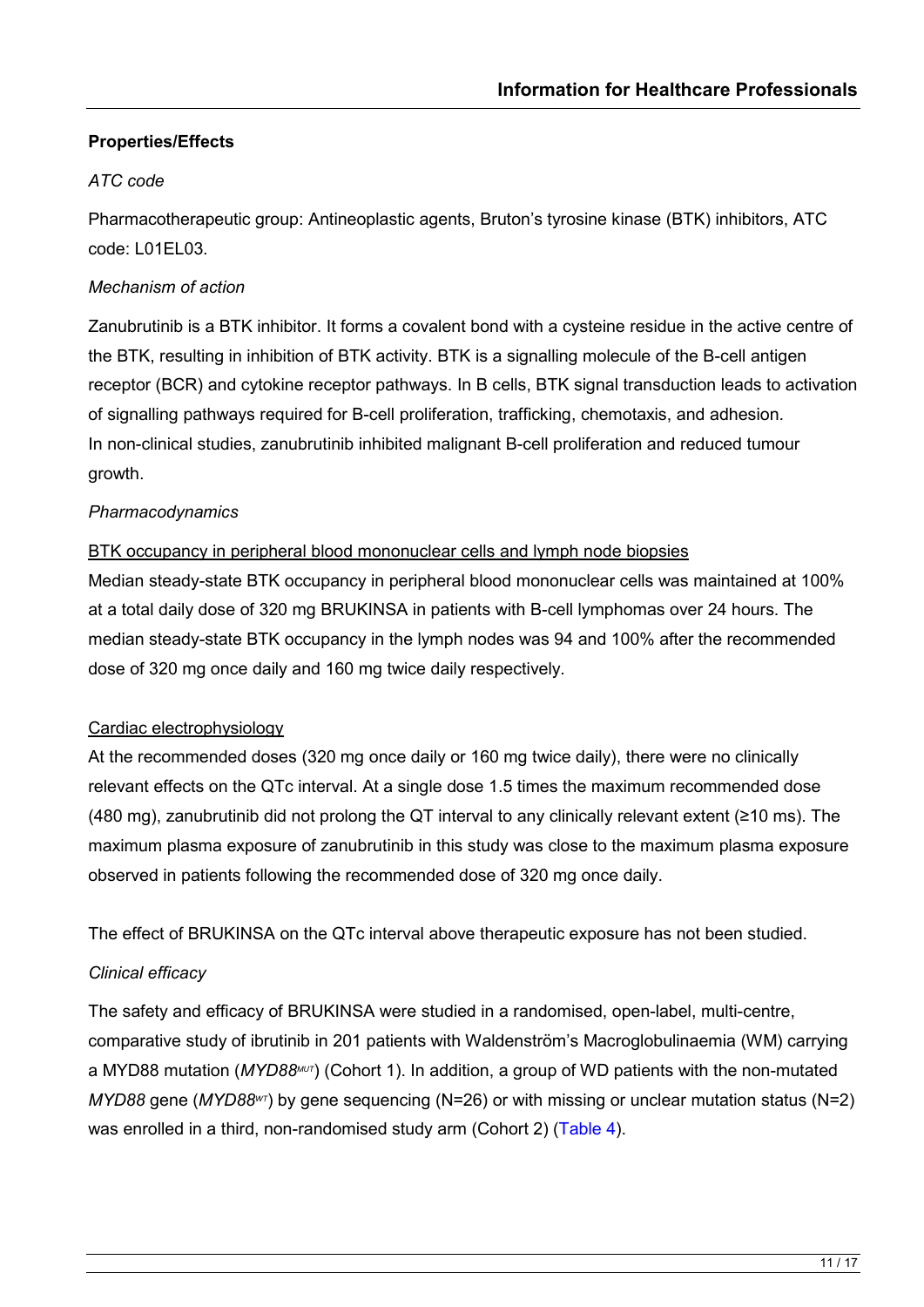Eligible patients were at least 18 years of age with a clinical and definitive histological diagnosis of relapsed/refractory (R/R) Waldenström's Macroglobulinaemia WM or first diagnosed who were considered unsuitable for standard chemoimmunotherapy. Patients had to meet at least one treatment criterion according to consensus panel criteria of the 7th International Workshop on Waldenström's Macroglobulinaemia (IWWM-7) and have measurable disease defined by a serum IgM level above 0.5 g/dl. Patients with *MYD88* mutation (*MYD88MUT*) were assigned to Cohort 1 (N=201) and randomised 1:1 to receive either BRUKINSA 160 mg twice daily (Arm A) or ibrutinib 420 mg once daily (Arm B) until disease progression or unacceptable toxicity. Patients with a wild-type *MYD88*  gene (MYD88<sup>wT</sup>) by centrally confirmed gene sequencing (estimated presence in approximately 10% of enrolled patients) were enrolled in Cohort 2 (N=26) and received BRUKINSA 160 mg twice daily in a third non-randomised study arm (Arm C). In addition, those patients whose MYD88 mutation status was missing or inconclusive (N=2) were also assigned to Cohort 2, Arm C.

In Cohort 1, the median age was 70 years (range: 38 to 90 years), 28% were over 75 years of age (22% in the ibrutinib arm, 33% in the BRUKINSA arm), 67% were male, and 91% were Caucasian. At study entry, patients had a high International Prognostic Scoring System (IPSS) score derived from serum protein electrophoresis (SPEP) M-protein as follows: 44% of patients in the ibrutinib arm and 46% of patients in the BRUKINSA arm. 94% of patients had an ECOG performance status of 0 or 1 at baseline and 6% had an ECOG performance status of 2 at baseline. The median time from initial diagnosis was 4.6 years. Overall, 74 patients (37%) had IgM levels of at least 40 g/l. 164 patients (82%) had R/R WD. The median number of prior therapies was 1 (range: 1 to 8) and the median time from initial diagnosis was 5.6 years. The patient disposition and demographics of patients with R/R WD in Cohort 1 were generally comparable between the BRUKINSA and ibrutinib arms except for age. Compared with the ibrutinib treatment arm, the BRUKINSA treatment arm had a higher proportion of patients aged 75 years or older (32.5% vs. 19.8%) and under 65 years (43.4% vs. 32.1%).

In Cohort 2, the median age was 72 years (range: 39 to 87), 43% were over 75 years, 50% were male, and 96% were Caucasian. At study entry, 43% of patients had high IPSS score (derived by Mprotein in the SPEP). The ECOG performance status score at baseline was 0 or 1 in 86% of patients and 14% of patients had a baseline ECOG performance status of 2. Median times from initial diagnosis were slightly shorter than in Cohort 1 (median 3.7 years vs. 4.6 years). 8 patients (29%) in Cohort 2 had IgM levels of at least 40 g/l. 23 of the 28 patients (82%) in Cohort 2 had R/R disease, with a median number of prior therapies of 1 (range: 1 to 5). Patient disposition and demographics of R/R WD *MYD88<sup>wT</sup>* patients were similar to those of R/R WD *MYD88<sup>MUT</sup>* patients in Cohort 1; only wildtype patients (R/R WD *MYD88WT*) had a median of 4.0 years from first diagnosis whereas the median first diagnosis in mutant patients in Cohort 1 (R/R MW *MYD88MUT*) was 5.6 years.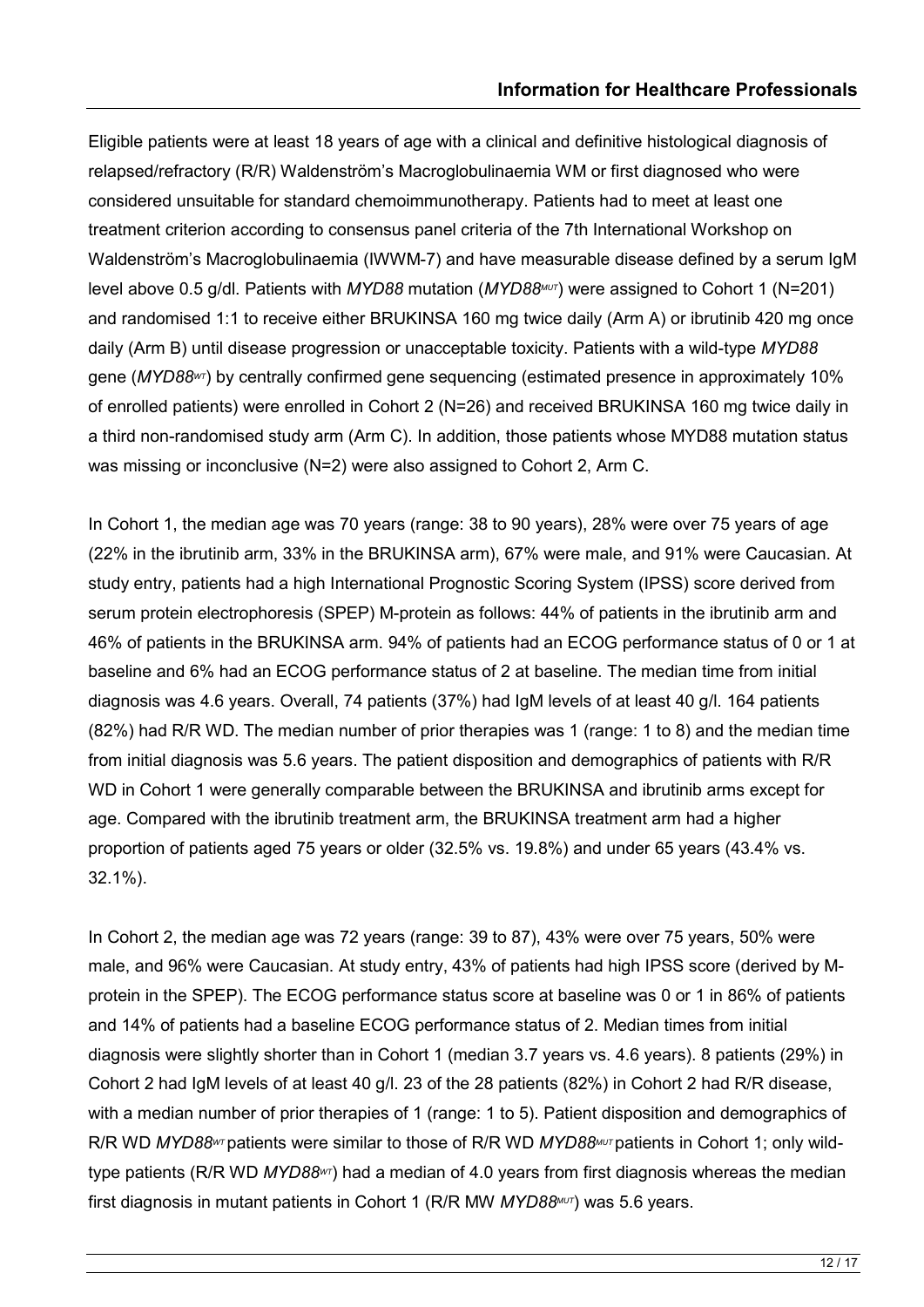The primary endpoint was the rate of complete response (CR) or very good partial response (VGPR) in R/R *MYD88MUT* WD patients, as assessed by an Independent Review Committee (IRC), adjusting for response criteria updated at the 6th IWWM. Secondary endpoints for Cohort 1 included investigator-assessed major response rate (MRR), duration of response, CR or VGPR rate, and progression-free survival (PFS).

#### *Study results*

The primary efficacy analysis for patients with R/R WD with *MYD88* mutation (*MYD88<sup>MUT</sup>*), Cohort 1, was performed at a median treatment duration of 18.8 months in the ASPEN study. According to IRC assessment, the primary study results did not reach statistical significance in the R/R analysis set (two-sided, p=0.12), so the study did not meet the primary efficacy endpoint [\(Table 4\)](#page-22-0). Consequently, all other endpoints are considered descriptive. Efficacy outcomes assessed by investigators were consistent with the primary efficacy analysis.

| <b>Initially treated</b>           |                             |                              | <b>Relapsed/Refractory</b>  |                              | Total (ITT)                  |                              |
|------------------------------------|-----------------------------|------------------------------|-----------------------------|------------------------------|------------------------------|------------------------------|
| <b>Response</b><br>category        | <b>BRUKINSA</b><br>$(N=19)$ | <b>Ibrutinib</b><br>$(N=18)$ | <b>BRUKINSA</b><br>$(N=83)$ | <b>Ibrutinib</b><br>$(N=81)$ | <b>BRUKINSA</b><br>$(N=102)$ | <b>Ibrutinib</b><br>$(N=99)$ |
|                                    |                             |                              |                             |                              |                              |                              |
| <b>VGPR or CR rate,</b><br>$n$ (%) | 5(26.3)                     | 3(16.7)                      | 24 (28.9)                   | 16 (19.8)                    | 29 (28.4)                    | 19 (19.2)                    |
| 95% Cl                             | (9, 51)                     | (4, 41)                      | (20, 40)                    | (12, 30)                     | (20, 38)                     | (12, 28)                     |
| Risk difference, % <sup>d</sup>    | $\blacksquare$              |                              | 10.7                        |                              | 10.2                         |                              |
| 95% CI                             | $(-, -)$                    |                              | (-3, 24)                    |                              | $(-2, 22)$                   |                              |
| P value <sup>®</sup>               | -                           |                              | 0.12                        |                              |                              |                              |

<span id="page-22-0"></span>**Table 4: Efficacy outcomes based on IRC in patients with Waldenström macroglobulinaemia (ASPEN study; Cohort 1)**

Abbreviations: CR: complete response, IRT: interactive response technology, ITT: intent-to-treat, MR: low response, MRR: higher response rate, NE: non-evaluable, ORR: overall response rate, PD: progressive disease, PR: partial response, SD: stable disease, VGPR: very good partial response

Cohort 1 includes patients with activating mutations in MYD88.

Percentages are based on N.

The 95% CI was calculated using the Clopper-Pearson method.

**• The common risk difference according to the Mantel-Haenszel method with 95% CI was calculated using normal** approximation and Sato standard error stratified by stratification factors as per IRT (Strata CXCR4 WT and unknown will be combined) and age group (up to and over 65 years). Ibrutinib is the reference group.

**Example 2** on the Cochran-Mantel-Haenszel test stratified by stratification factors as per IRT (Strata CXCR4 WT and unknown will be combined) and age group (up to and over 65 years). The p-value is two-sided.

MRRs were 78% (95% CI: 68, 87) and 80% (95% CI: 70, 88) in the BRUKINSA and ibrutinib arm of the primary efficacy set (R/R *WM MYD88MUT*patients). MRRs for first-treated patients were 74% (95% CI: 49, 91) and 67% (95% CI: 41, 87) in the BRUKINSA and ibrutinib arm.

Median duration of response (DoR) of CR or VGPR and PFS were not reached in any arm of the primary efficacy set of R/R *MYD88MUT* WD patients.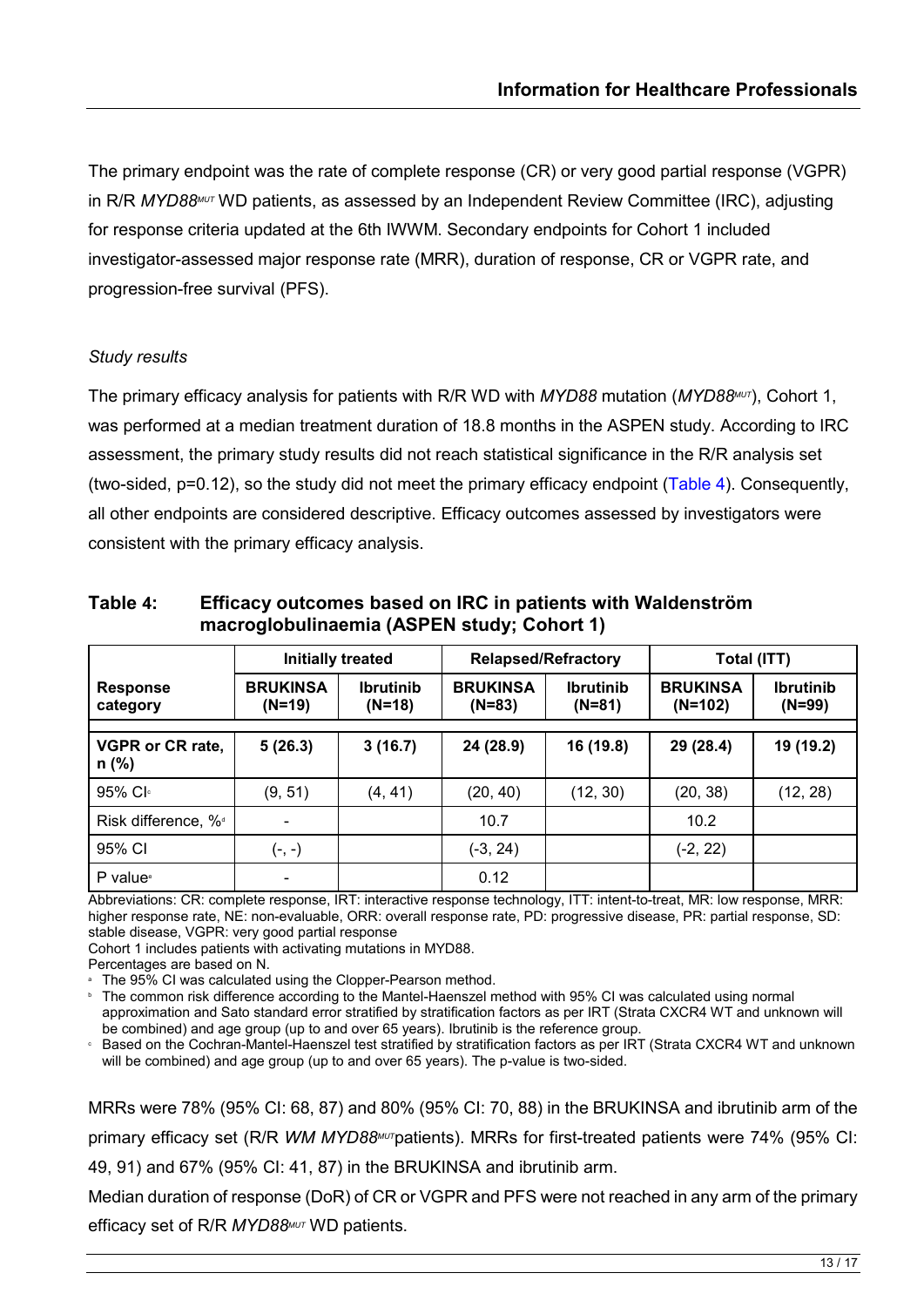In the non-randomised exploratory subgroup of *MYD88wT* WD patients treated with BRUKINSA (Cohort 2), the IRC-assessed rates of VGPR or CR were 20% (95% CI: 1, 72) for treatment-naïve patients (n=5) and 29% (95% CI: 11, 52) for R/R patients (n=21). No CRs were observed.

#### **Pharmacokinetics**

The pharmacokinetics (PK) of zanubrutinib have been studied in healthy subjects and patients with Bcell lymphomas. The maximum zanubrutinib plasma concentration  $(C_{\text{max}})$  and the area under the plasma drug concentration curve over time (AUC) increase proportionally over a dose range of 40 mg to 320 mg (0.13 to 1 times the total recommended daily dose). Limited systemic accumulation of zanubrutinib was observed following repeated use.

The geometric mean (% CV) daily AUC for zanubrutinib at steady state is 2099 (42%) ng·h/ml after a dose of 160 mg twice daily and 1917 (59%) ng·h/ml after a dose of 320 mg once daily. The geometric mean (% CV)  $C_{\text{max}}$  for zanubrutinib at steady state is 299 (56%) ng/ml after a dose of 160 mg twice daily and 533 (55%) ng/ml after a dose of 320 mg once daily.

#### *Absorption*

Food effect: No clinically significant differences in the AUC or C<sub>max</sub> of zanubrutinib were observed in healthy subjects following a high-fat meal (approx. 1,000 calories with 50% of total calorie content from fat).

#### *Distribution*

The geometric mean (% CV) apparent volume of zanubrutinib distribution at steady state during the terminal phase (Vz/F) was 537 l (73%) after a dose of 160 mg twice daily. Plasma protein binding of zanubrutinib is approximately 94% and the blood-to-plasma ratio is 0.7 to 0.8.

#### *Metabolism*

*In vitro*, zanubrutinib is primarily metabolised by cytochrome P450(CYP)3A.

# *Elimination*

The mean half-life  $(t_{1/2})$  of zanubrutinib is approximately two to four hours after a single oral zanubrutinib dose of 160 mg and 320 mg. The geometric mean (%CV) apparent oral clearance (CL/F) of zanubrutinib was 128 (58%) l/hr.

Following a single radio-labelled zanubrutinib dose of 320 mg in healthy subjects, approx. 87% of the dose was detected in stool (38% unchanged) and 8% in urine (less than 1% unchanged).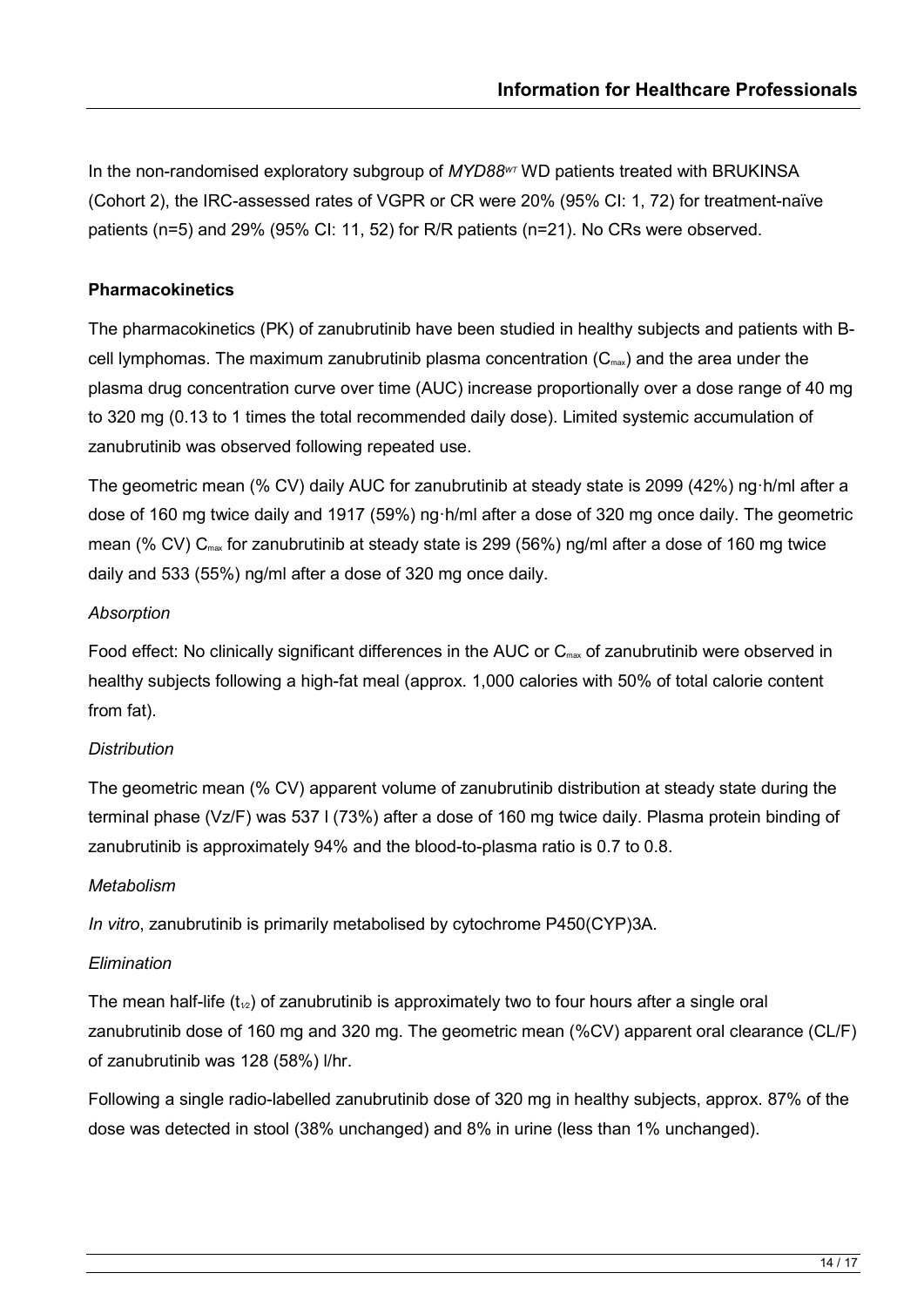## *Hepatic impairment*

The total AUC of zanubrutinib increased by 11% in patients with mild hepatic impairment (Child-Pugh class A), by 21% in patients with moderate hepatic impairment (Child-Pugh class B), and by 60% in patients with severe hepatic impairment (Child-Pugh class C) compared to patients with normal hepatic function. Zanubrutinib unbound AUC increased by 23% in patients with mild hepatic impairment (Child-Pugh class A), by 43% in patients with moderate hepatic impairment (Child-Pugh class B), and by 194% in patients with severe hepatic impairment (Child-Pugh class C) compared to patients with normal hepatic function.

#### *Renal impairment*

Zanubrutinib is only minimally eliminated renally. Based on the population PK analysis, mild or moderate renal impairment (CrCl ≥30 ml/min estimated as per the Cockcroft-Gault formula) did not affect zanubrutinib exposure. Only limited PK data are available in patients with severe renal impairment (CrCl <30 ml/min) or in patients requiring dialysis.

#### *Elderly patients*

Based on population pharmacokinetic analysis, age (19 to 90 years) had no clinically significant effect on zanubrutinib PK.

#### *Children and adolescents*

No pharmacokinetic studies have been conducted with zanubrutinib in patients under 18 years of age.

#### **Preclinical data**

#### *Repeated dose toxicity*

The general toxicological profiles of zanubrutinib were characterised by oral treatment in Sprague-Dawley rats for up to six months and in Beagle dogs for up to nine months.

In the six-month study, rats received a dose of 30, 100 or 300 mg/kg/day for 182 days or 1,000 mg/kg/day for up to 8 days. Mortality associated with the test item was only observed at a dose of 1,000 mg/kg/day after 5 days of treatment, and the most important toxicological findings were gastrointestinal toxicities associated with histopathological changes. Histopathological changes related to the test item were found in the pancreas, lungs, and skeletal muscles, most were completely or partially reversible. The NOAEL was assumed to be 300 mg/kg/day, with systemic exposure (AUC) in males approximately 25 times and in females 42 times the human exposure at the recommended dose.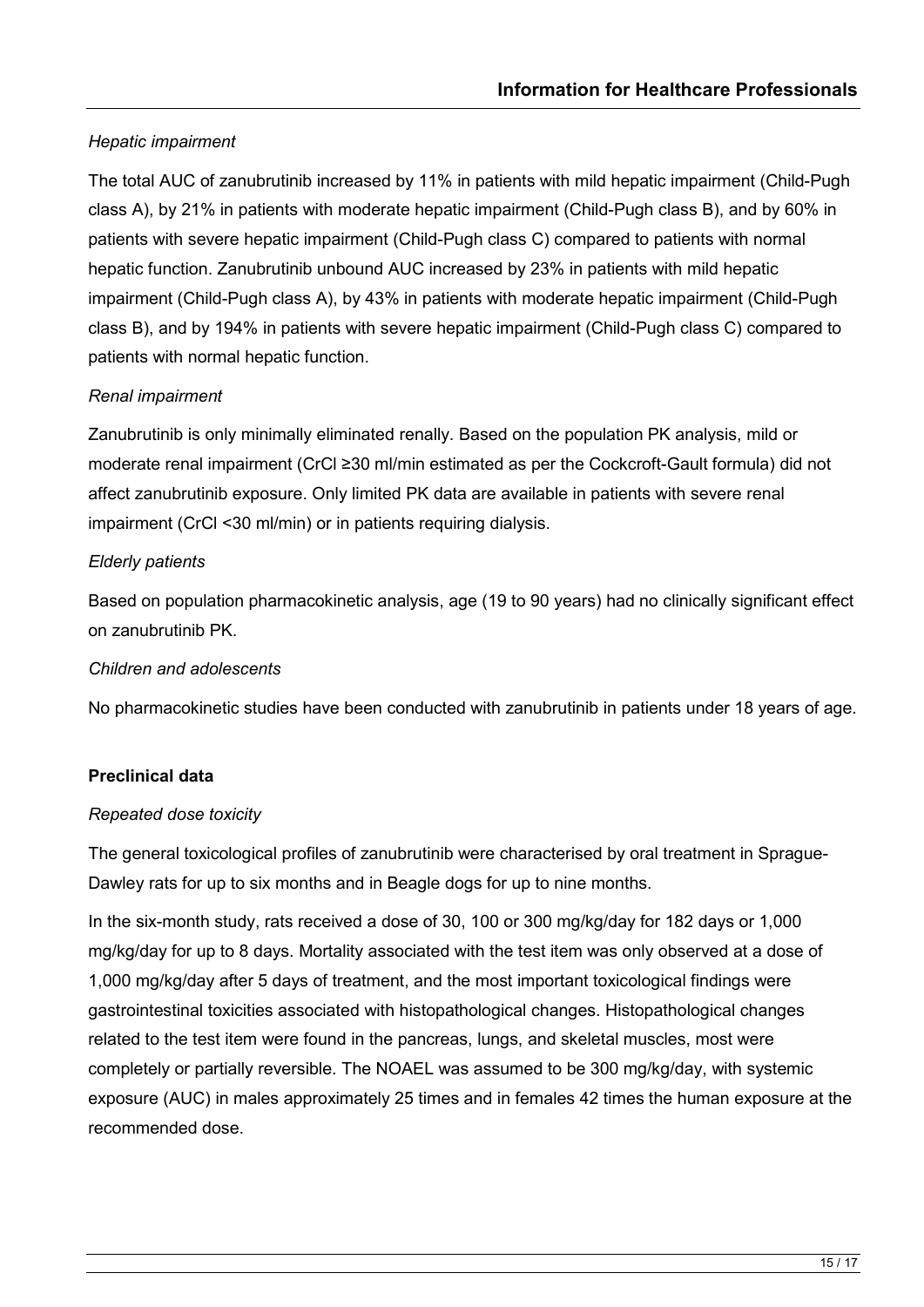In the nine-month study, dogs received 10, 30, or 100 mg/kg/day for 273 days. No mortalities occurred throughout the study. Toxicological findings or changes were minimal or mild and resolved during recovery, including abnormal stool, conjunctival hyperaemia, lymphoid depletion, or erythrophagocytosis in intestinal-associated lymphoid tissue. The NOAEL was assumed to be 100 mg/kg/day, with systemic exposure (AUC) in males approximately 20 times and in females 18 times the human exposure at the recommended dose.

Genotoxicity Zanubrutinib was non-mutagenic in a bacterial mutagenic test (Ames), non-clastogenic in a mammalian cell (CHO) chromosomal aberration test, and non-clastogenic in an *in vivo* bone marrow micronucleus test in rats.

#### *Carcinogenicity*

No carcinogenicity studies have been conducted with zanubrutinib.

#### *Reproductive toxicity*

A combined study of male and female fertility and early embryonic development was conducted in rats at oral zanubrutinib doses of 30 to 300 mg/kg/day. Male rats were dosed four weeks before mating and during mating and female rats were dosed two weeks before mating and up to gestation day seven. No effects on male or female fertility were noted, but at the high dose of 300 mg/kg/day, morphological abnormalities in sperm and increased post-implantation loss were noted. The 300 mg/kg/day dose is approximately 9 times the recommended human dose based on body surface area.

Embryo-foetal developmental toxicity studies have been conducted in both rats and rabbits. Zanubrutinib was administered orally to pregnant rats during the period of organogenesis at doses of 30, 75, and 150 mg/kg/day. Cardiac malformations (two or three heart chambers) were noted at all dose levels (incidence between 0.3 and 1.5%) without maternal toxicity. The lowest dose of 30 mg/kg/day is approximately 5 times the exposure (AUC) in patients receiving the recommended dose.

Administration of zanubrutinib to pregnant rabbits in the period of organogenesis at 30, 70, and 150 mg/kg/day resulted in post-implantation loss and maternal toxicity at the highest dose. The dose of 70 mg/kg/day is approximately 25 times the exposure (AUC) of patients at the recommended dose.

In a pre- and post-natal development toxicity study in rats, zanubrutinib was administered orally at a dose of 30, 75, and 150 mg/kg/day from implantation until weaning. Offspring from the 75 mg/kg/day and 150 mg/kg/day groups had decreased body weight before weaning and all dose groups had adverse ocular findings (cataract, protruding eye, etc.). The dose of 30 mg/kg/day is approximately 4 times the exposure (AUC) in patients receiving the recommended dose.